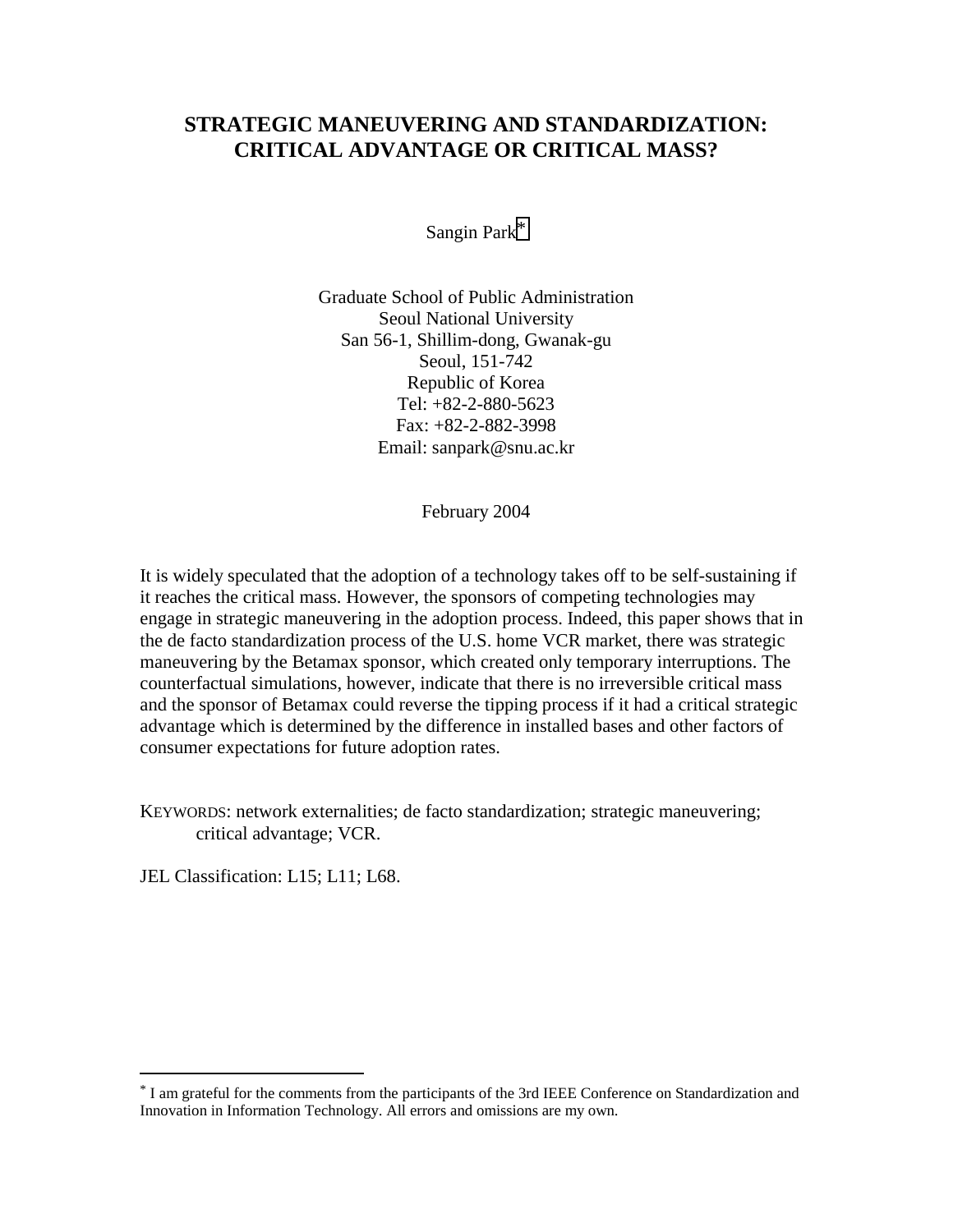## 1. Introduction

 $\overline{a}$ 

 Since the study by David (1985) of the adoption of the QWERTY typewriter keyboard, the possible lock-in to inferior technology by historical accidents has attracted economists' attentions.1 Arthur (1989), based on a simple non-strategic (or biological) model, demonstrates that *random* historical (small) events may lead to this type of lock-in with the existence of increasing returns to adoption. Network externalities, which are usually understood as positive consumption externalities, have been considered a source of these increasing returns to adoption.2 The recent empirical study of Park (forthcoming(a)), based on a structural model of dynamic oligopoly, provides a dynamics of de facto standardization in the presence of network externalities.3 This dynamics is called an *amplification-reinforcement process* and indicates that the small difference in the *initial* installed bases, which were accumulated prior to the network externalities in action (via the consumer's use of prerecorded videocassettes such as movie titles), amplified the difference in sales between VHS and Betamax via network externalities, leading to a bigger advantage with more installed bases. Moreover, this amplification-reinforcement process in the presence of network externalities was reinforced by the expected future dominance of VHS, and this expectation itself became the main reason for the network advantage of VHS in the early stage of competition.

<sup>&</sup>lt;sup>1</sup> Some researchers argue that the QWERTY typewriter keyboard was not inferior. See Liebowitz and Margolis (1990).

<sup>&</sup>lt;sup>2</sup> In general, network externalities are categorized as either direct or indirect. In the presence of (direct or indirect) network externalities, an increase in the users of a product raises the consumer's utility level and hence the demands for that product directly (as in the case of fax machines) or indirectly (via an increased variety of available movie titles as in the case of VCRs). In the literature of network externalities, the number of users is called a network size, and the user's benefit from the network size is called a network benefit. Refer to Katz and Shapiro (1994) and Park (forthcoming(c)) for the literature review and the recent issues.

<sup>&</sup>lt;sup>3</sup> Previous theoretical studies have focused on the consumers' adoption decision of new technology over old technology (Farrell and Saloner, 1986; Choi, 1994) or producers' introduction timing and compatibility decision of new technology (Katz and Shapiro, 1992; Kristiansen, 1998) in the presence of network externalities.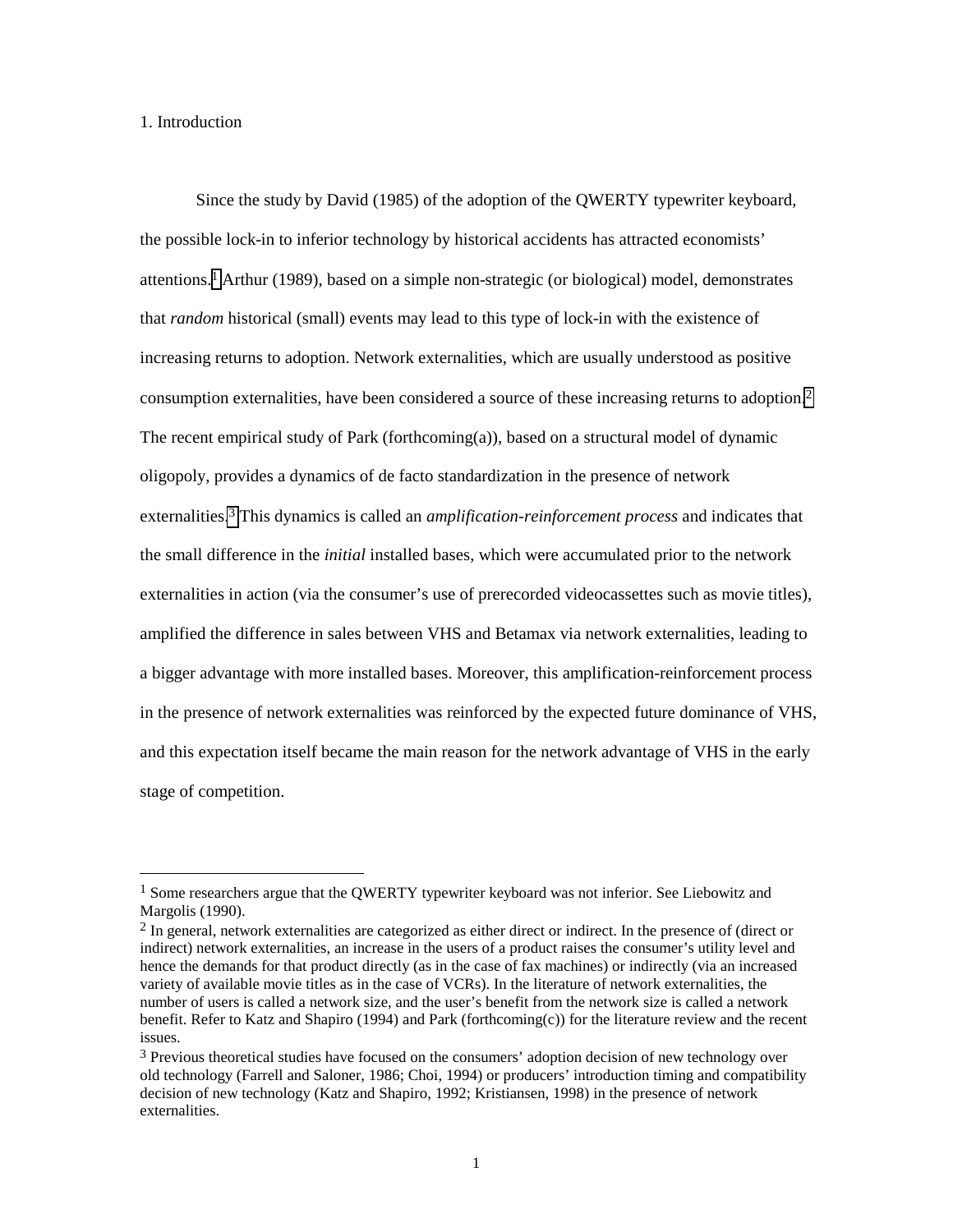Apparently, this interpretation of Park (forthcoming(a)) is consistent with the popular idea of the *critical mass*: the adoption of a technology with network externalities takes off to be self-sustaining if it reaches the critical mass (see, for example, Allen, 1987; Economides and Himmelberg, 1995; Lim, Choi and Park, 2003; Mahler and Rogers, 1999; Markus, 1987). However, extending the results in Park (forthcoming(a)), this paper will highlight two very important factors in the technology adoption process, i.e., *strategic maneuvering* and *consumer expectations* for future adoption rates, which have not been explicitly analyzed in the typical diffusion models (see Allen, 1987; Economides and Himmelberg, 1995; Lim, Choi, and Park, 2003; Mahler and Rogers, 1999; Markus, 1987; Saloner and Shepard, 1995).

In contrast to the model in Arthur (1989), technologies are typically sponsored by firms which engage in strategic maneuvering in the adoption process.<sup>4</sup> In fact, there was strategic maneuvering (in price and product quality) of Betamax, which created only a temporary interruption of the tipping and de facto standardization process toward the VHS format. In the paper, based on counterfactual simulations of the U.S. home VCR market during the years 1981 – 1988, we study the dynamics between the network externalities and the strategic advantages (in price and quality) in the process of de facto standardization. The counterfactual simulations will indicate that there is no *irreversible* critical mass and the sponsor of a technology can reverse the tipping process if it has a sufficient strategic advantage in price and/or product quality which is called the *critical advantage*. The critical advantage, however, is not an absolute amount of strategic advantages but depends on the difference in installed bases and the other market conditions which affect consumer expectations for future adoption rates. In addition, it will be shown that the difference in installed bases (or seemingly the critical mass) is not a trigger but an amplifier-and-reinforcer of the bandwagon effect in the presence of network externalities.5

 $4$  For instance, the two competing technologies in the home VCR market (the Betamax format and the VHS format) were sponsored by Sony and Matsushita, respectively. Katz and Shapiro (1986) shows that the pattern of adoption depends on whether technologies are sponsored or not.

<sup>5</sup> The initial installed bases can be a critical advantage in as in the case of the U.S. home VCR market.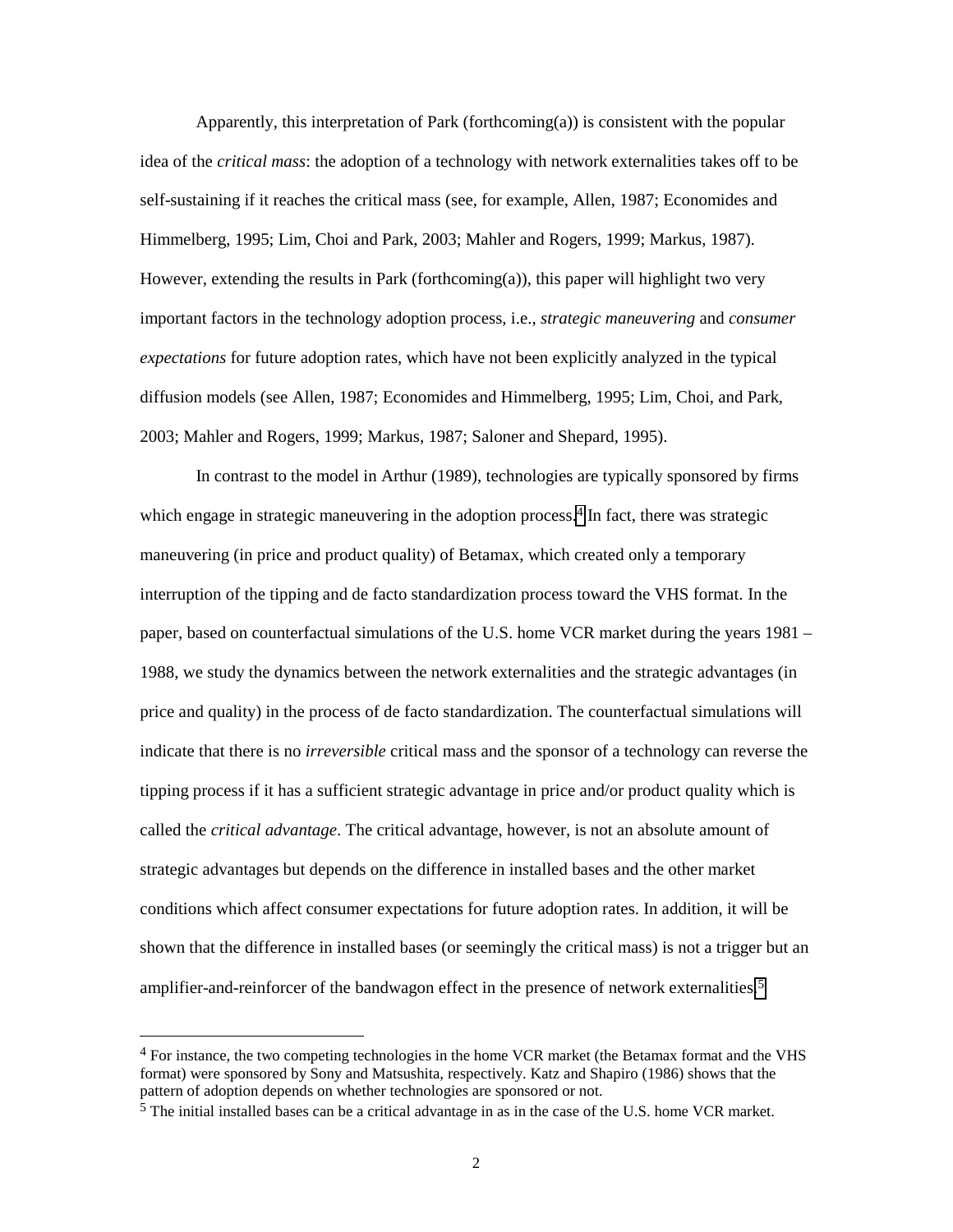The counterfactual simulations of this paper are based on the structural demand function in the market for newly introduced durable products with network externalities. Instead of fully calibrating the structural model in Park (forthcoming(a)) and the equilibrium behavior of entry and exit, we will decompose (the logarithm of) the relative sales of two competing technologies (the Betamax and the VHS formats) into the advantage in network effects, the strategic advantage in price and quality, and the lineup advantages. Since we are mainly interested in the effects of strategic advantages in price and product quality on the de facto standardization process, the strategic advantage is considered a control variable in our simulations.<sup>6</sup> Note that the effects of consumer expectations for adoption rates are reflected in the network advantages since the network effect is the average network benefit (in the current and future periods) projected by current available information. The lineup advantage of VHS was generated by the licensing agreements between the sponsors and the licensees which allow entry into the VHS lineup and the exit from the Betamax lineup. However, the reason that the more producers (or licensees) have positive effects on the format sales is consumers' preferences for the variety of the products. Hence, the lineup advantage reflects that the sponsor can amplify the relative sales, if its technology is more advantageous, via licensing for product differentiation. Then, with further calibrations on the advantage in network effects and the lineup advantage, we can directly calculate the impacts of strategic advantages on the dynamics of the competing technologies.

 The organization of the paper is as follows. Section 2 will briefly review the results in Park (forthcoming(a)) and proceeds further to discuss strategic maneuvering in the de facto standardization process of the U.S. home VCR market. Section 3 presents the calibration assumptions and the simulation results. Section 4 concludes the paper.

2. Strategic Advantages and de Facto Standardization in the U.S. Home VCR Market

<sup>&</sup>lt;sup>6</sup> The strategic advantage is an equilibrium outcome in pricing and R&D games, which in principle can be calculated from the primitives of the games. Refer to section 3 for the related computational issues.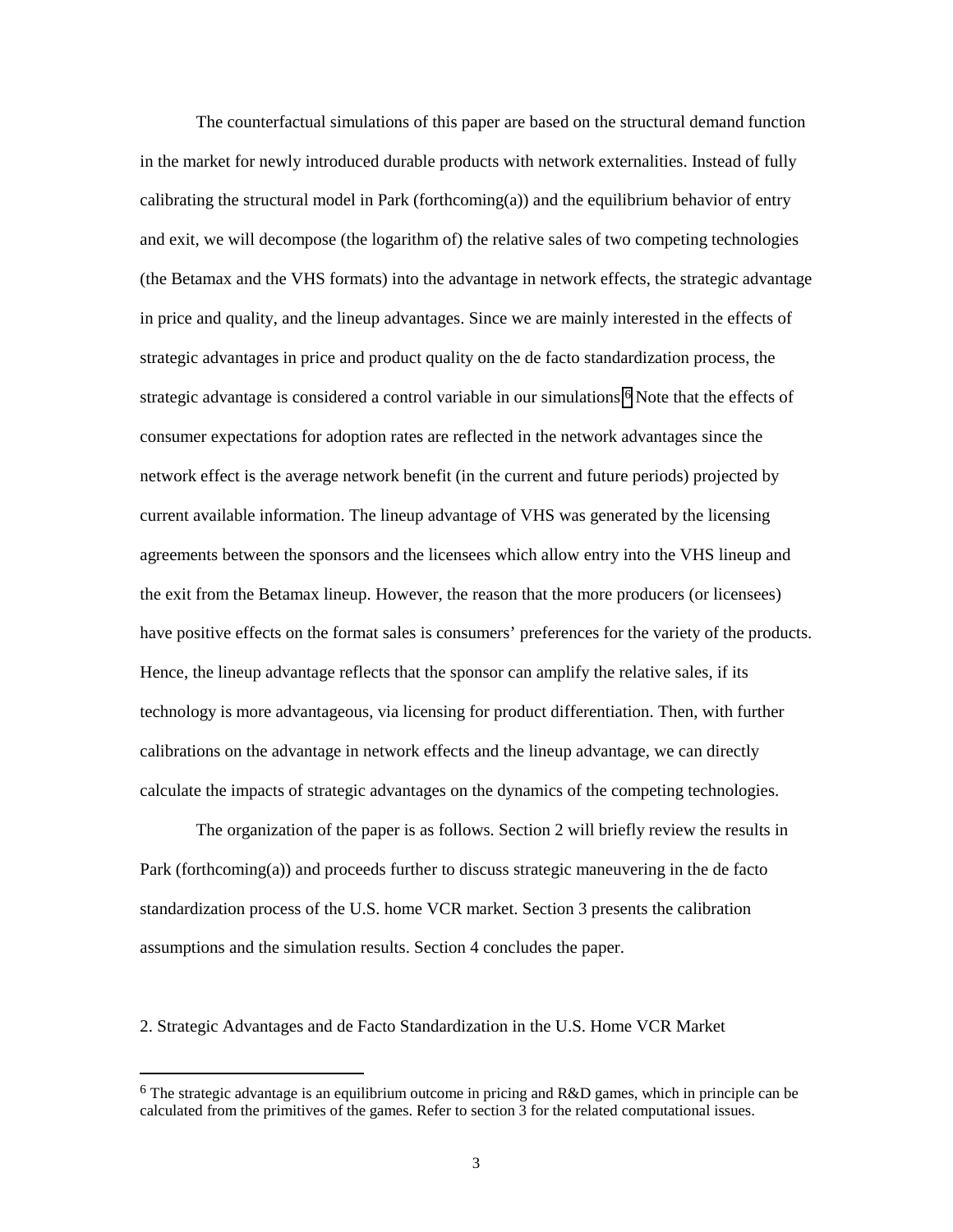We begin with a brief review of the structural demand function in Park (forthcoming(a)) in the market for newly introduced durable products with network externalities. In many examples of network externalities, products such as VCRs are durable goods. In the case of durable goods, the consumer may take into account not only the current utility but also the expected future utilities derived from the use of a product. This dynamic concern of the consumer is represented by the consumer's *valuation function*, which is composed of the average (of the present value of) network benefit and the average (of the present value of) stand-alone benefit of the product in current and future periods. To reflect consumers' idiosyncratic tastes for differentiated products, the stand-alone benefit is specified as in the nested logit model of McFadden (1973), Berry (1994) or Cardell (1997). Note that the network benefit in a period depends on the network size (the number of old and new users) of the product's format (VHS or Betamax in the VCR case). Hence the network benefit changes over time although the standalone benefit remains the same. The average network benefit of format  $g$  in period  $t$ , say  $N_{gt}$ , is called the *network effect* of the format in the period. That is,

 $N_{gt} = \varphi \sum_{s \ge t} (1 - \varphi)^{s-t} E_t[\kappa (B_{gs} + q_{gs})]$  where  $\varphi$  is the consumer's discount rate,  $E_t[\cdot]$  is the rational expectation operator,  $\kappa(\cdot)$  is a single-period network benefit function, and  $q_{gt}$  and  $B_{gt}$  are sales and installed base of format *g* in period *t*.

Then, we can obtain the market share function of product *j*, say  $S_{it}$ , and the market share function of format *g*, say  $S_{gt}$ , in period *t* as follows.

$$
S_{jt} = \frac{e^{(-\varphi \lambda p_{jt} + \delta_{jt} + N_{gt})(1-\sigma)} D_{gt}^{-\sigma}}{1 + \sum_{g} D_{gt}} \text{ and } S_{gt} = \frac{D_{gt}^{(1-\sigma)}}{1 + \sum_{g} D_{gt}^{(1-\sigma)}},
$$
(1)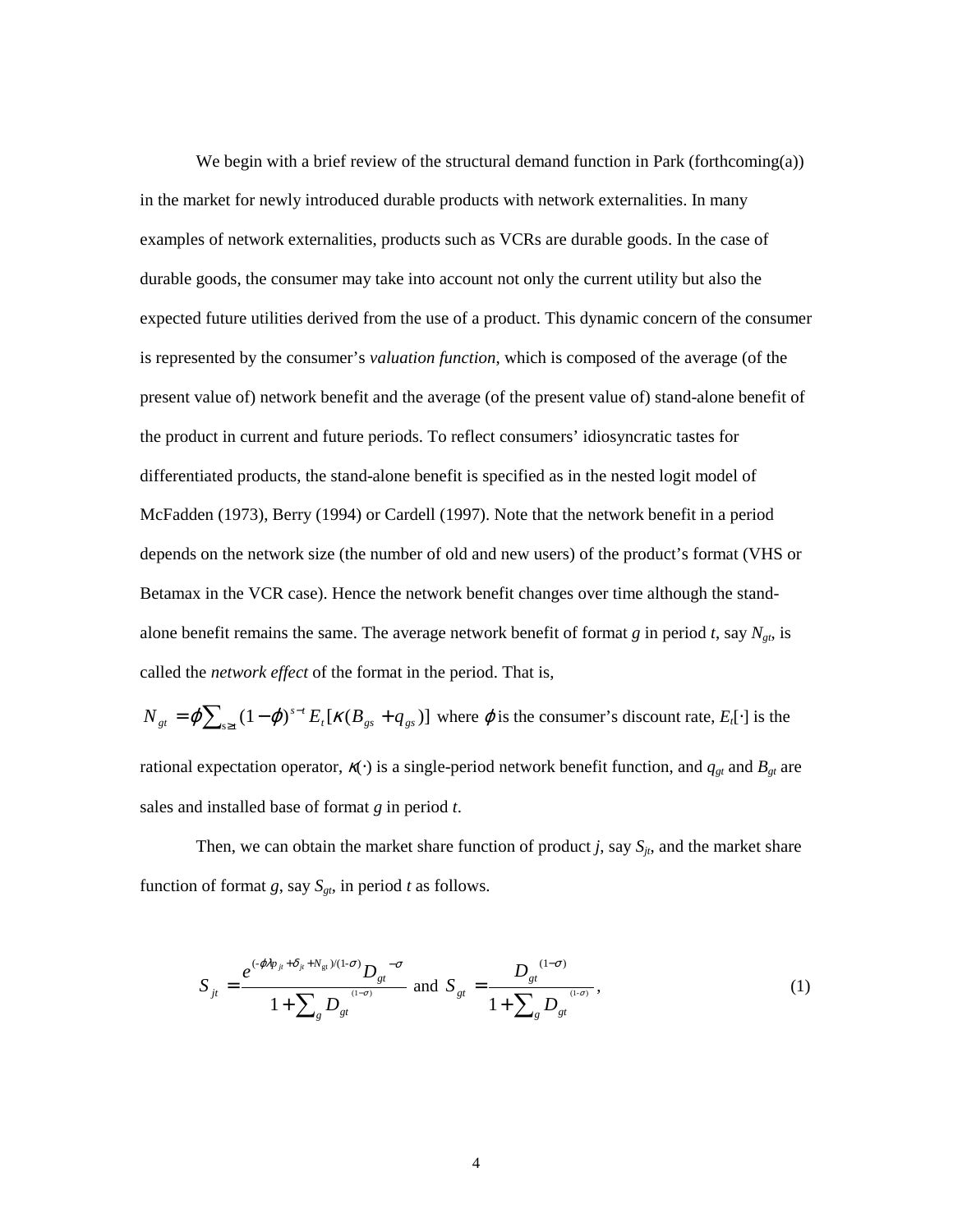where  $p_{it}$  is the price of product *j* in period *t*,  $\lambda$  is the marginal utility of price in the nested logit model,  $\delta_{it}$  is the quality of product *j*,  $\sigma$  is the within-format correlation coefficient, and  $D_{gt} = \sum_{j \in J_g} \exp[(-\varphi \lambda p_{jt} + \delta_{jt} + N_{gt})/(1 - \sigma)]$  with  $J_g$  denoting the set of all the products of format *g*. The quality of product *j*,  $\delta_{it}$ , can be understood as a real function of product characteristics while the within-format correlation coefficient,  $\sigma$  is greater than or equal to zero and less than one, and approaches one as the within-format correlation of utility levels goes to one. The demand function for product *j* in period *t*, say  $q_{jt}$ , is:  $q_{jt} = M_t \cdot S_{jt}$ , where  $M_t$  is the market size (the number of potential buyers).

 Estimating the market share function in (1) and the corresponding pricing equation, Park (forthcoming(a)) quantitatively analyzes the extent to which network externalities contributed to the de facto standardization of the VHS format in the U.S. home VCR market during the years 1981 - 1988. The competition between the VHS format and the Betamax format is a well-known example of network externalities. During the years 1981 - 1988, neither VHS nor Betamax was significantly superior in performance, features or prices. Nonetheless, tipping toward and de facto standardization of the VHS format occurred. The estimation results in Park (forthcoming(a)) indicate that the network advantage of VHS explains at least 70.3 percent to 86.8 percent of the logarithm of relative sales of VHS to Betamax in each year. In other words, the network advantage of VHS was the key reason that VHS outsold during the years 1981 – 1988. Moreover, Park (forthcoming(a)) finds that an increase in the network advantage of VHS was an engine of tipping toward the VHS format, and in the early 1980's, the network advantage of VHS was mainly due to its expected dominance in the future. Noticing that the only difference between these two formats in the early 1980's was in installed bases accumulated prior to the network externalities in action (via the consumer's use of prerecorded videocassettes such as movie titles), Park (forthcoming(a)) infers that the small difference in the (initial) installed bases amplified the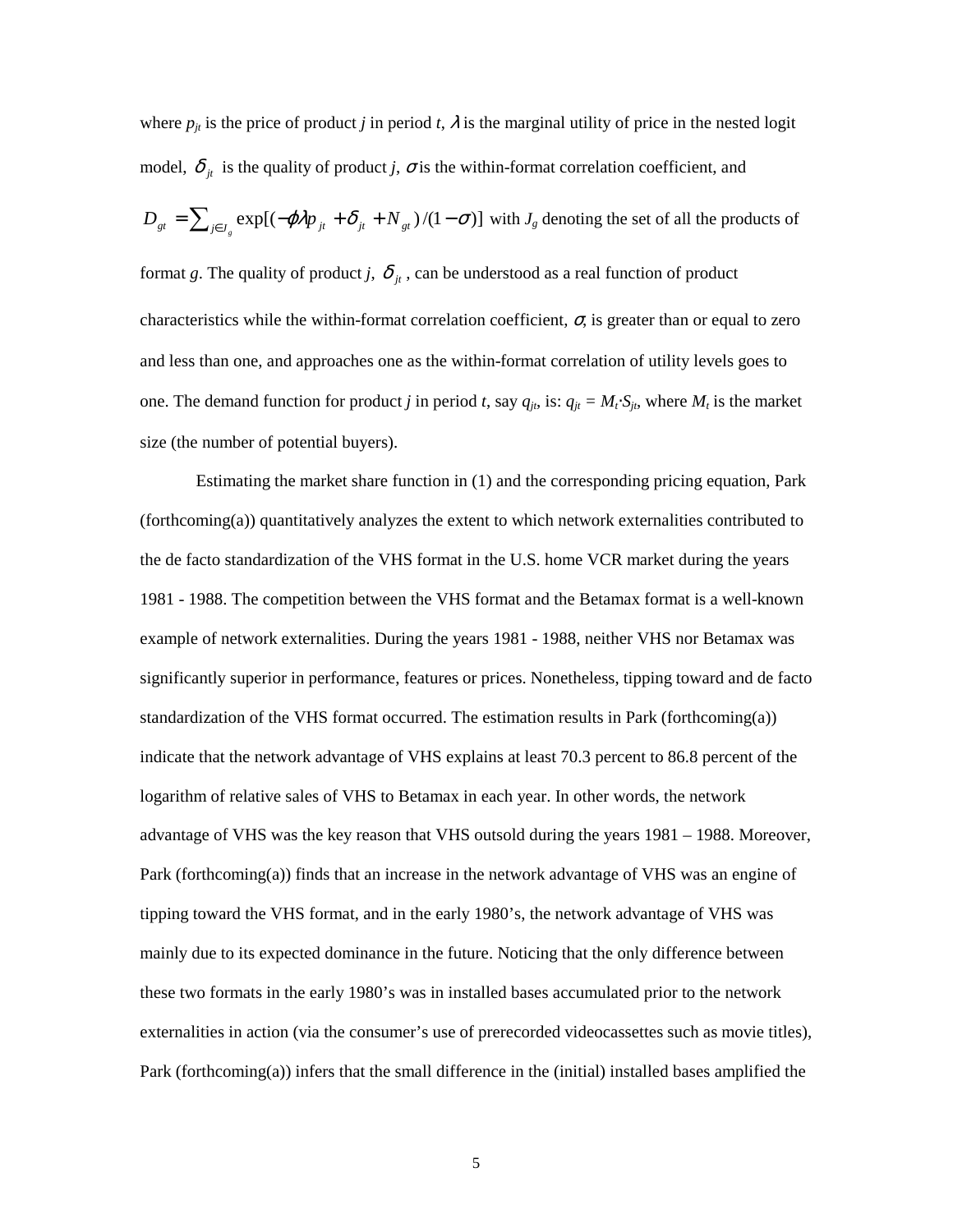difference in sales between VHS and Betamax via network externalities and then was reinforced to be bigger. This amplification-reinforcement process in the presence of network externalities might be reinforced by the expected future dominance of VHS, and this expectation itself became the main reason for the network advantage of VHS in early 1980's. Hence we infer that the initial installed base advantage satisfied the critical advantage in the U.S. home VCR market.

The tipping and de facto standardization process in the U.S. home VCR market, however, was affected by the strategic maneuvering of sponsoring firms. For instance, there was a surge (an increase of the market share) of Betamax in 1983 in the process of the de facto standardization toward VHS. In the paper, based on the estimates of Park (forthcoming(a)), we will further analyze the strategic maneuvering of Betamax in the de facto standardization process. We begin by decomposing the log (or logarithm of) relative sales of the VHS format to Betamax format, say  $\ln(q_{vt}/q_{bt})$ , from the format market share function in (1) as follows. Henceforth, it is understood that all the variables are indexed by period *t*.

$$
\ln(q_{\nu}/q_{b}) = [N_{\nu} - N_{b}] + [\delta_{\nu} - \delta_{b}] - \varphi \lambda [\overline{p}_{\nu} - \overline{p}_{b}] + (1 - \sigma) \ln[\#(J_{\nu})/\#(J_{b})], \quad (2)
$$

where  $\delta_{\nu}(\delta_b)$  is the average quality of VHS (Betamax) VCRs,  $\bar{p}_{\nu}(\bar{p}_b)$  is the quality-adjusted average price of the VHS (Betamax) format, and  $\#(J_v)$  ( $\#(J_b)$ ) is the number (or the lineup) of VHS (Betamax) producers. Refer to the appendix for the derivation of (2). On the right-hand side of equation (2), the first term is called the network advantage of VHS, the second term the average quality advantage of VHS, the third term the average price advantage (*APA*) of VHS, and the last term the lineup advantage of VHS. The sum of the average quality advantage and *APA*  (i.e.,  $[\delta_y - \delta_b] - \varphi \lambda [\overline{p}_y - \overline{p}_b]$ ) is called the average price/quality advantage (*APQA*), which measures the *strategic advantage* of VHS. The sum of *APQA* and the lineup advantage of VHS is called price/quality advantage (*PQA*) in the paper.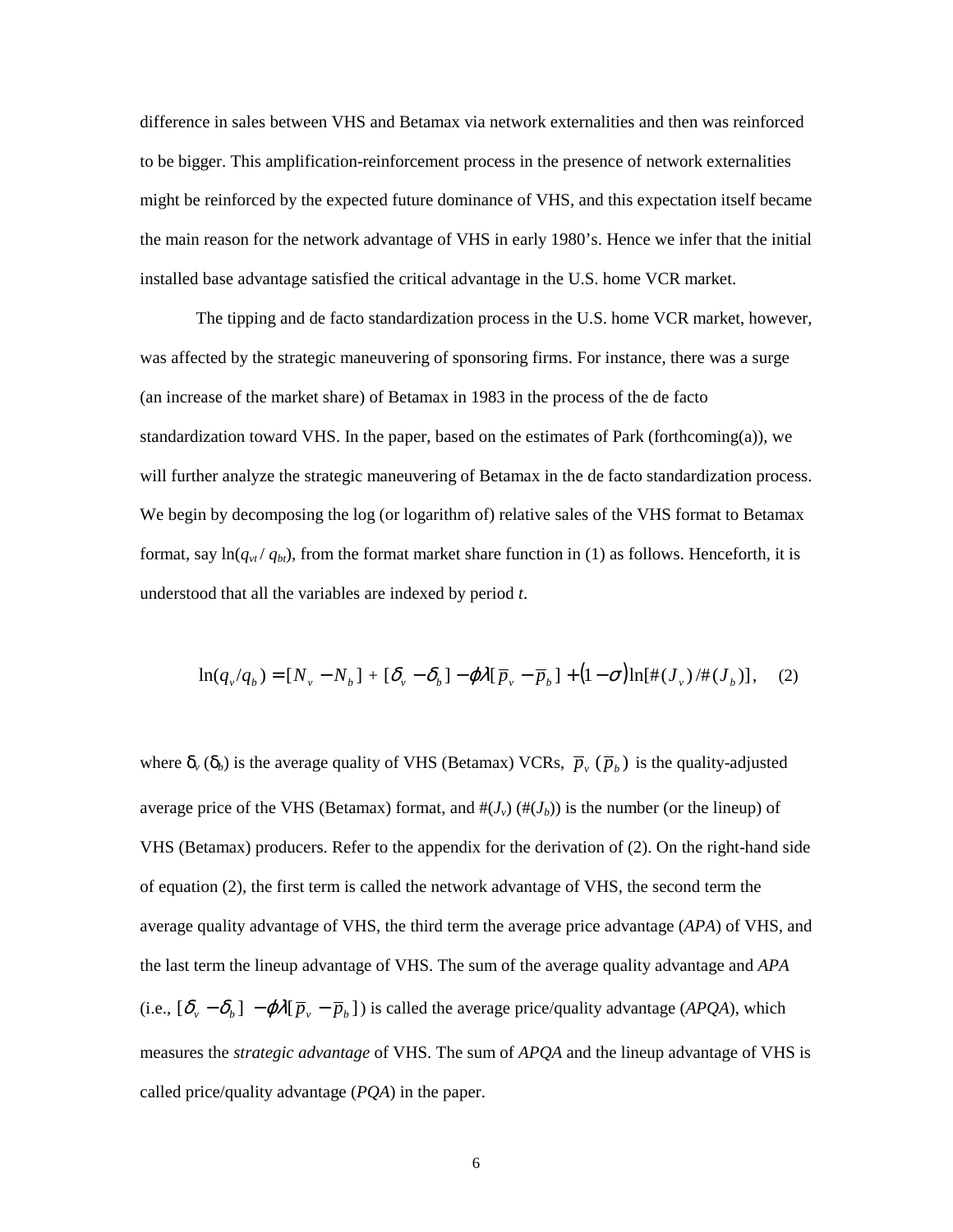Figure 1 illustrates VHS's *PQA*, *APA* and *APQA* in each year for 1981 – 1988 except in 1985.7 Since the distance between *APQA* and *APA* indicates the average quality advantage, we can infer that there was almost no difference in average quality between Betamax and VHS during these years except 1987 although Betamax maintained slight advantages until 1986.<sup>8</sup> However, VHS had a visible price advantage on average except in 1983, 1986, 1987 and 1988.<sup>9</sup> Overall the *APQA* of VHS had negative values in these four years, which implies that Betamax had strategic advantages in those years. Figure 1 implies that the surge of Betamax in 1983 was mainly due to the *APA* of Betamax. However, a more aggressive strategic maneuvering of Betamax in 1987 (primarily due to its average quality advantage) did not make any apparent interruption in the de facto standardization toward VHS.10

Although the strategic advantages of Betamax in 1983 and 1987 were relatively substantial (compared with those in 1986 and 1988) and resulted in the decreases in *PQA* of VHS from the previous levels, VHS's advantage in the lineup of producers dominated Betamax's *APQA* even in 1983 and 1987. Note that the difference between *PQA* and *APQA* of VHS represents the lineup advantage of VHS in figure 1. The lineup advantage of VHS was generated by the licensing agreements between the sponsors and the licensees which allow entry into the VHS lineup and the exit from the Betamax lineup. However, the reason that the more producers (or licensees) have positive effects on the format sales is consumers' preferences for the variety of the products which are reflected in the nested logit specification of the utility function. Different producers of the same format VCRs may still be differentiated by consumers' idiosyncratic tastes for the reliability and the brand images of the producers. Indeed, the within-

<sup>7</sup> Relevant data are not available in 1985.

 $8$  This conclusion is consistent with the perception discussed in Park (forthcoming(a)) and the published articles such as in *Consumers Reports* and others during 1980's.

<sup>&</sup>lt;sup>9</sup> Note that during the years in question, many new VHS producers entered the U.S. market and they usually had focused on low-end models with relatively inexpensive prices.

<sup>&</sup>lt;sup>10</sup> Considering that the installed base advantage of VHS became much bigger in 1987, these observations suggest the significance of the *applications barrier to entry* in the presence of (indirect) network externalities. We will revisit and detail this issue in section 3.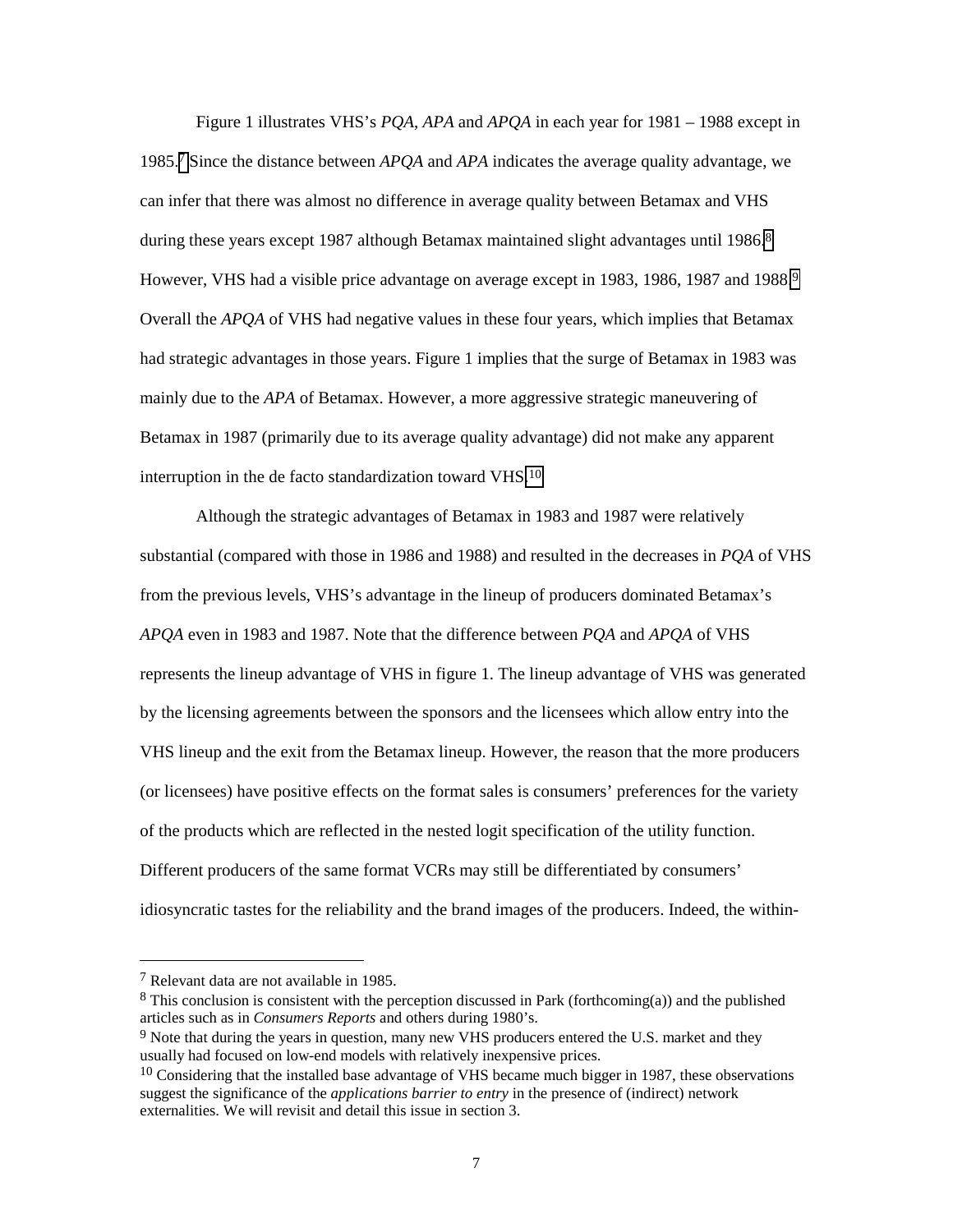format correlation coefficient,  $\sigma$ , is estimated to be 0.805 in the U.S. home VCR case, which indicates that the VCRs of the same format are much closer substitutes to each other but still are perceived as differentiated products. Hence, the sponsor will have an incentive to license for product differentiation. On the other hand, more licensees might join the lineup of the VHS in the tipping and de facto standardization process which was mainly caused by its huge network advantages. Therefore, the lineup advantage of VHS reflects *indirect* contribution of the network advantage of VHS via increased product varieties.

#### 3. Counterfactual Simulations

We now proceed to conduct several simulations to study the impacts of strategic maneuvering in price/quality advantages on the de facto standardization in the presence of network externalities. The counterfactual simulations of the paper are based on the decomposition of the format market share function in (2). Since we are mainly interested in the effects of hypothetical strategic advantages in price and product quality on the de facto standardization process, the strategic advantage (*APQA*) is considered a control variable in our simulations. Indeed, the strategic advantage is an equilibrium outcome in pricing and R&D games. In principle, we can adapt the computational algorithms in Pakes and McGuire (1994, 2001) to our simulations to solve the equilibrium. However, it will induce tremendous computational burden to explicitly solve the whole structural system of these games along with the specifications of the primitives of the games (leading to predatory behavior (with long purse) or successful R&D outcomes required to generate a critical advantage). For related computational issues, refer to Benkard (2000), Huang and Park (in process), and Park (2003). The following counterfactual simulations will indicate that there is no irreversible critical mass and the sponsor of a technology can reverse the tipping process if it has a critical advantage which depends on the difference in the installed bases and other factors of consumer expectations for future adoption rates.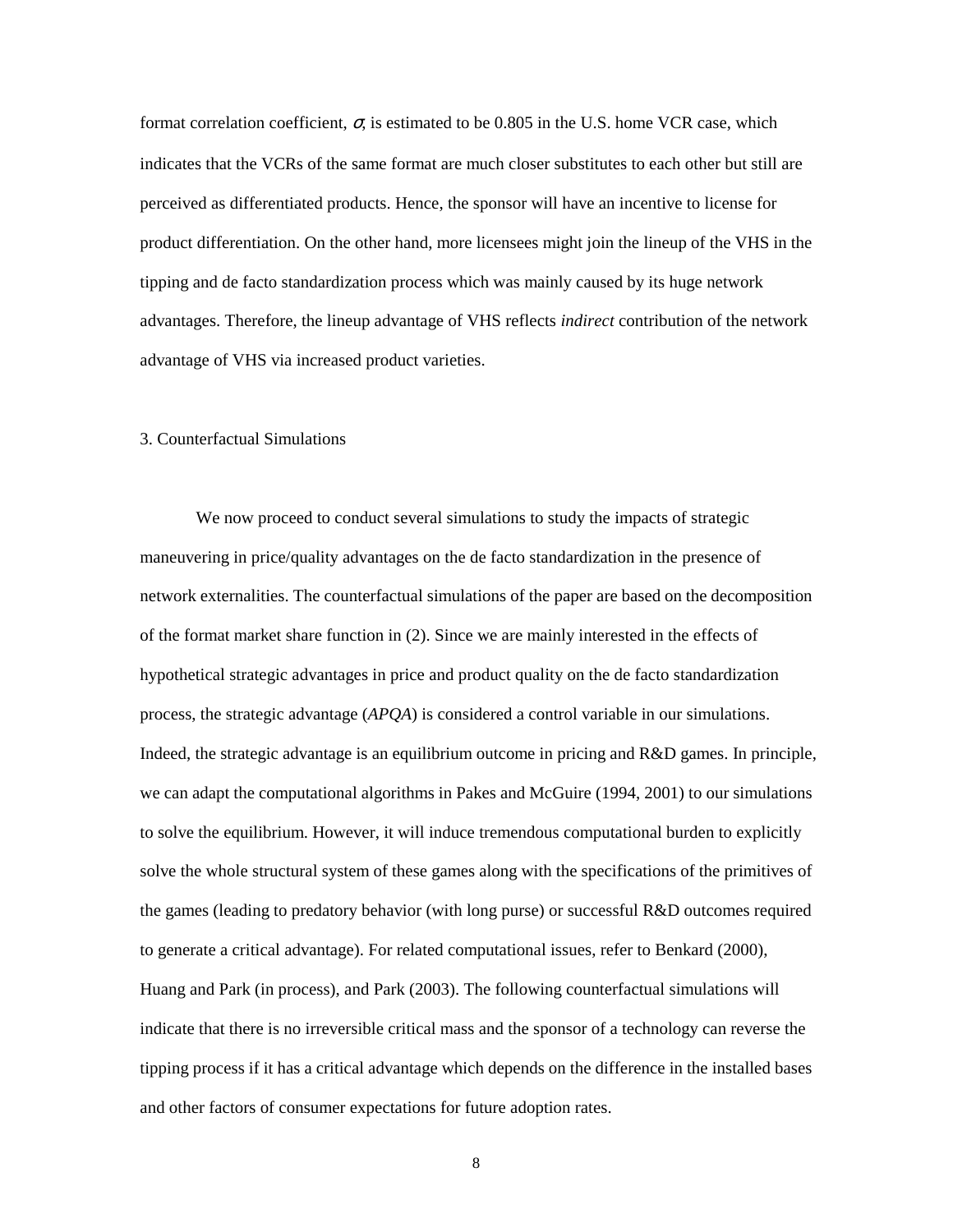### 3.1. Calibrations

 We begin with the calibration of the lineup advantage. As discussed in section 2, the lineup advantage of VHS was generated by the product differentiation of various licensees, and higher (expected) relative sales of VHS to Betamax might induce a greater lineup advantage of VHS. Moreover, if the products of a format are perceived more differentiated (i.e.,  $\sigma$  has a smaller value), the lineup advantage might be greater. Hence we assume as follows.

ASSUMPTION 1: The lineup advantage of VHS,  $(1 - \sigma) \ln[\#(J_v)/\#(J_v)]$ , is equal to a decreasing non-negative function of  $\sigma$ , say  $f(\sigma)$ , times the log relative sales of VHS to Betamax,  $ln(q_v/q_h)$ .

Assumption 1 together with equation (2) implies that log relative sales of VHS to Betamax are multiplied by  $1/(1-f(\sigma))$  due to the lineup advantage of VHS. Table 1 reports the regression result of the lineup advantage of VHS onto the space spanned by the log relative sales of VHS to Betamax for the years from 1981 to 1988 except 1985. It turns out that the multiplier,  $f(\sigma)$ , is estimated to be almost same with  $1 - \sigma$ . In addition, the lineup advantages of VHS are very well fitted by the estimated value: during the years, the lineup advantages divided by the fitted values of these advantages lie between 0.997 and 1.001.

As presented in section 2, the network effect is the average network benefit (in the current and future periods) projected by current available information such as installed bases, prices, product qualities and sales. However, in equation (2), we need only to calculate the network advantage (instead of the network effect itself) of VHS. Hence we will utilize the estimates of the network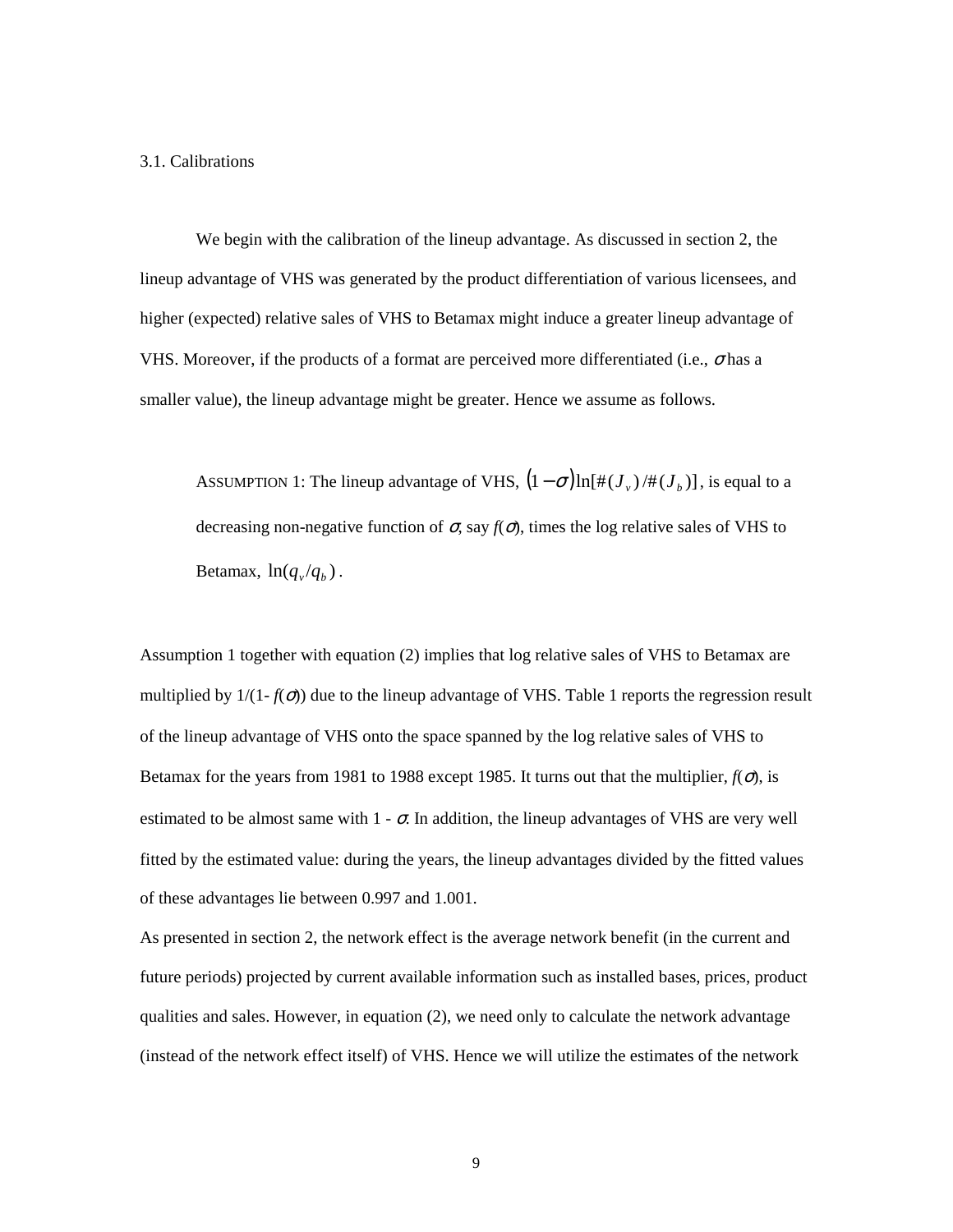**TABLE 1**  Regression of the Lineup Advantage of VHS

| Variable      | Estimate | St. Error |
|---------------|----------|-----------|
| $ln(q_v/q_h)$ | 0.195    | 0.00007   |

advantage of VHS in Park (forthcoming $(a)$ ) to calibrate the functional form of the network advantage of VHS which is assumed as follows.

ASSUMPTION 2: The network advantage,  $N_v - N_b$ , is a function of the installed base advantage,  $B_y - B_b$ , the average price quality advantage,  $[\delta_y - \delta_b] - \varphi \lambda [\bar{p}_y - \bar{p}_b]$ , and the log relative sales,  $ln(q_v/q_b)$ .

To calibrate the functional form of the network advantage, we begin by regressing the network advantage onto the space spanned by the installed base advantage, the log relative sales, and the average price/quality advantage. However, it turns out that the average/price quality advantage contributes insignificantly to the prediction of the network advantage in our specific case. As shown in figure 1, there had been no substantial difference in the average price/quality advantage between VHS and Betamax for the years in question. Furthermore, our regression results indicate that the linear function of the installed base advantage and the log relative sales fits the network advantages very well: the network advantages divided by the fitted values of these advantages lie between 0.932 and 1.068. The linear regression result is reported in table 2.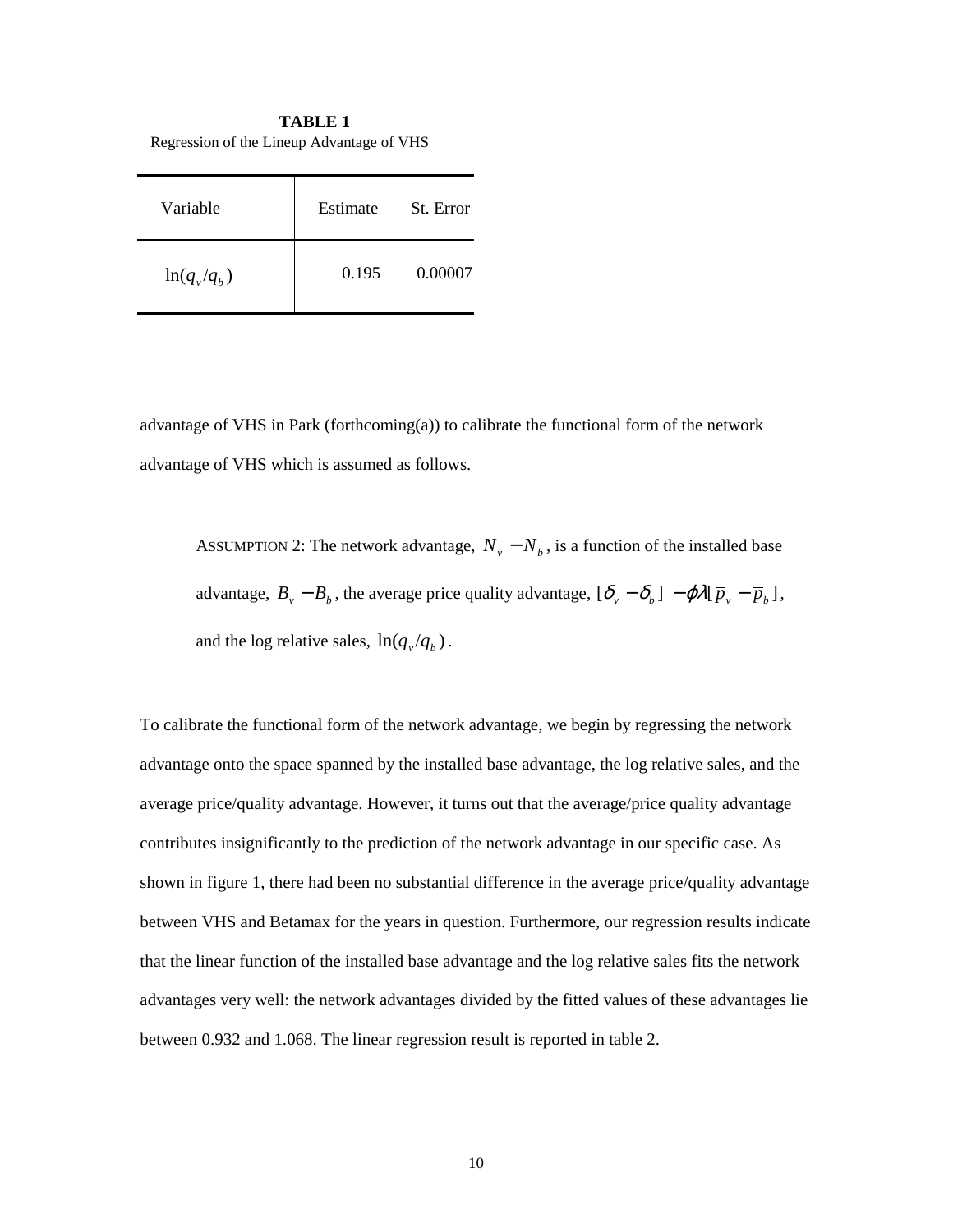| <b>TABLE 2</b>                             |  |  |
|--------------------------------------------|--|--|
| Regression of the Network Advantage of VHS |  |  |

| Variable      | Estimate | St. Error |
|---------------|----------|-----------|
| $ln(q_v/q_h)$ | 0.745    | 0.039     |
| $B_v - B_h$   | 0.012    | 0.006     |

There are several noteworthy issues in the calibration of the network advantages. First, although the linear function of the installed base advantage and the log relative sales fits the network advantages very well, the network advantages are underestimated only in 1983 and 1987 in which the average price/quality advantage of Betamax was substantial. The observation suggests that consumer expectations for network effects did not fully reflect the changes in log relative sales induced by a one-shot strategic advantage. Hence, in the following simulations, we may have downward biases in path of the log relative sales of VHS to Betamax induced by a oneshot strategic advantage of Betamax. Second, on the other hand, if the strategic advantage of Betamax is expected to sustain, the network advantage via the changes in log relative sales may not fully reflect consumer expectations for future network effects. In other wards, it is likely that an increased strategic advantage has more impacts on the de facto standardization process if the sustained average price/quality advantage affects the network advantages (or consumer expectations for the difference in network effects) directly as well. Lastly, if these exists any public policy or business strategy which can credibly affect consumer expectations for future adoption rates, it will, like the average price/quality advantage, affect network advantages directly as well as indirectly via changes in log relative sales, and thus can play a role in the adoption of technologies.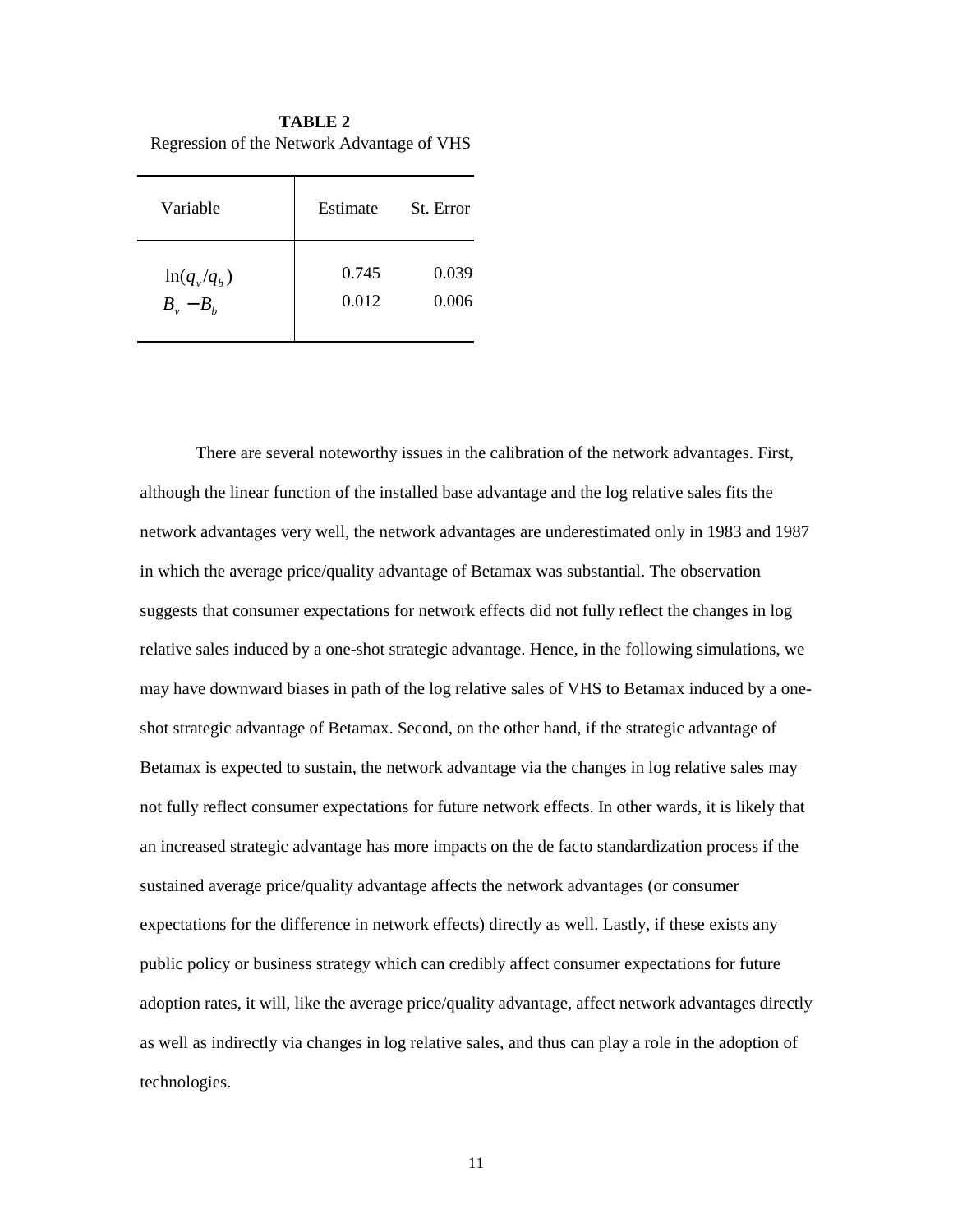Based on the estimation results in table 1 and table 2 and the data on installed bases, we can simulate from equation (2) the changes of the relative sales induced by a different level of strategic advantages. In the beginning year of our simulations, say *t*, we have the information on the installed base advantage from our data. However, since we can calculate only the relative sales in year *t*, we need to have the total VCR sales in year *t* in order to calculate changes of the installed base advantages in year *t*+1 under different hypothetical situations. Since we do not explicitly solve the equilibrium of the entire structural model, we cannot predict the total VCR sales under different hypothetical situations. Hence, we assume the following in our simulations.

ASSUMPTION 3: The total sales remain the same as those in the actual data.

#### 3.2. Results

Under the calibration assumptions, we now calculate from equation (2) the path of  $ln(q_b/q_v)$  in our counter-factual experiments, which will show that there is no irreversible critical mass and the sponsor of Betamax with the critical advantage could reverse the tipping process. As indicated in figure 2, VHS seems to have achieved the critical mass around 1982 and 1983. The one-shot strategic maneuvering of Betamax in 1983, as discussed in section 2, created only a temporary interruption in the tipping process toward VHS. In 1984, the yearly increase in the relative sales of VHS to Betamax had recovered, and the tipping process was back on track. The following simulations, however, will show that the sponsor of Betamax could reverse the tipping and de facto standardization process from 1983 if it had the strategic advantage in 1983 at the level of its 1987's or if it had sustained its strategic advantages with direct effects on consumer expectations for the network advantages. Hence, the seemingly critical mass of VHS in 1983 did not actually lead to the further rate of adoption to be self-sustaining.

12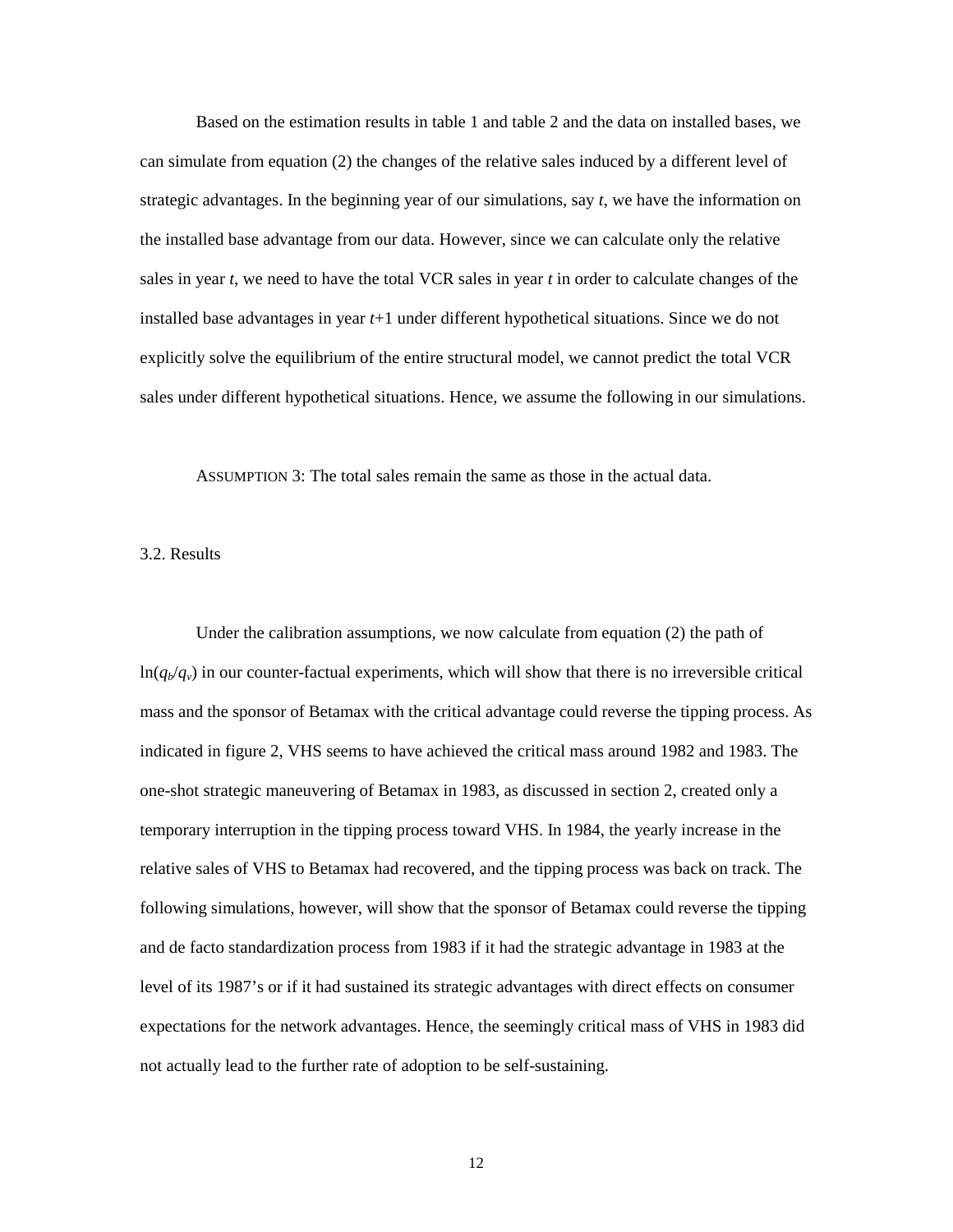Figures 3 - 5 illustrate the calculated paths of  $\ln(q_v/q_b)$ ,  $N_v - N_b$ , and  $B_v - B_b$  in our experiments. When the de facto standardization of VHS was fulfilled in 1988, the value of  $ln(q_v/q_b)$  was 3.749. Hence we assume that the de facto standardization of VHS is achieved if  $ln(q_v/q_b)$  gets bigger than 3.749 while the de facto standardization of Betamax is done if  $ln(q_v/q_b)$ gets smaller than -3.749.11

Figure 3 shows that the strategic advantage of Betamax in 1983, even if it had been lasting, was not sufficient to reverse the tipping process, and the de facto standardization of VHS might have been accomplished in 1989. However, the simulation in figure 4 shows that the sponsor of Betamax could reverse the tipping process toward VHS if it had the same amount of strategic advantages in 1983 as it did in 1987. In this case, the sales of Betamax would surpass those of VHS immediately from 1983. The log relative sales of VHS to Betamax, however, would rise in 1984 and then decrease from 1985 along with the rapid reversed tipping process toward Betamax. The strategic advantage was sufficient to reverse the installed base advantage from 1984, and the installed base advantage of Betamax became the main force of the de facto standardization toward Betamax from 1984 via the amplification-reinforcement process. The de facto standardization of Betamax would occur in 1989 under this scenario. Indeed, our simulations indicate that 42 percent of the 1987's strategic advantage of Betamax is the minimal advantage (i.e., critical advantage) to reverse the de facto standardization process. As discussed in section 3.1, our simulations may have downward biases in path of the log relative sales of VHS to Betamax induced by a one-shot strategic advantage of Betamax. However, these simulation results indicate the existence of the critical advantage although it might be underestimated in the current calibration.

There are a couple of noteworthy issues before we proceed. First, it is questionable whether Betamax was ever able to have strategic advantages as the level of 1987's. In 1987, VHS

 $11$  In principle, we need to calculate the value functions of the sponsors with further information on the selloff values, which are very difficult to estimate or obtain.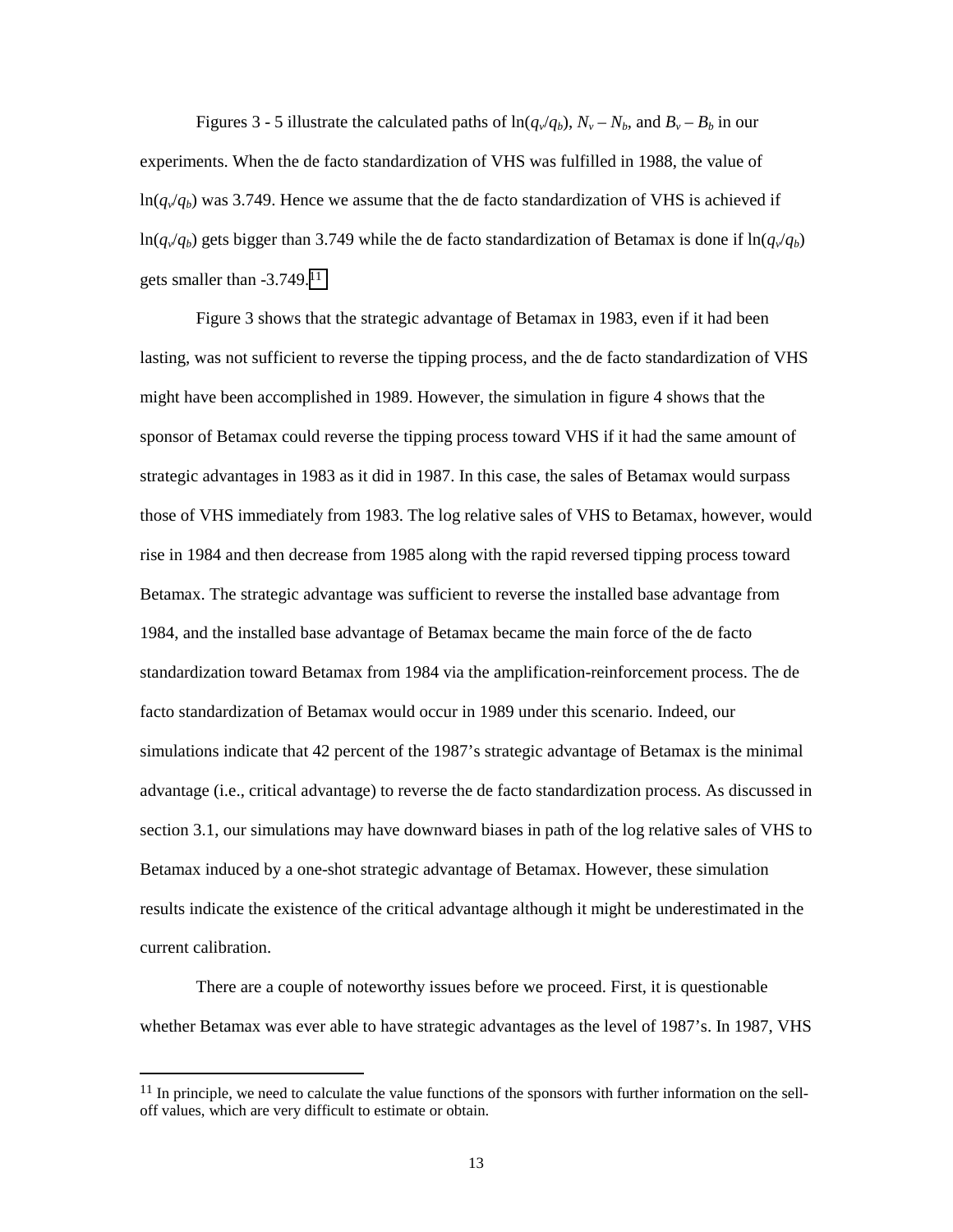already had huge installed based advantage and network advantage, and the tipping process was in its final stage. The strategic maneuvering of Betamax in 1987 might not be due to Betamax's technological advantages (e.g., providing high-edge models at a lower production cost). As discussed, the equilibrium price and product quaity will depend on strategic interactions as well. The big strategic advantage of Betamax in 1987 might be possible because the VHS producers did not aggressively respond to Betamax's deep price cut in the final stage of the de facto standardization. On the other hand, the Betamax producers might have had incentives to sell as many Betamax VCRs as possible prior to the de facto standardization. Recall that neither of the two formats could surpass the other during the years in question. Without any significant cost/quality advantages or long purse, an aggressive strategic maneuvering of Betamax in the earlier stage of the tipping process must have been matched by the strategic response of VHS. Second, the simulation result in figure 4 as well as the fact that the strategic advantage of Betamax had no significant impacts on the tipping process suggests the significance of the *applications barrier to entry* in the presence of (indirect) network externalities. In the presence of indirect network externalities, the network effect represents the consumer's average benefit from available software products (such as movie titles in the VCR case). Hence, we can infer that if an incumbent has a big advantage in network effects due to a great variety of available software products (as a function of installed base advantages), the potential rival even with a significant cost or quality advantage may not enter the market since the incumbent's network advantage dominates the potential entrant's advantage in cost or quality.12

As discussed in section 3.1, if the strategic advantage of Betamax is expected to sustain, the network advantage calibrated in table 2 may not fully reflect consumer expectations for the changes in network effects. Suppose now that the sustained average price/quality advantage

<sup>&</sup>lt;sup>12</sup> Refer to Park (forthcoming(b)) for the interactions between hardware and software products. The related empirical studies include Gandal, Kende, and Rob (2000) which directly used the number of movie titles available to the CD players to examine the interdependence between consumers' CD player adoptions and the CD supplies.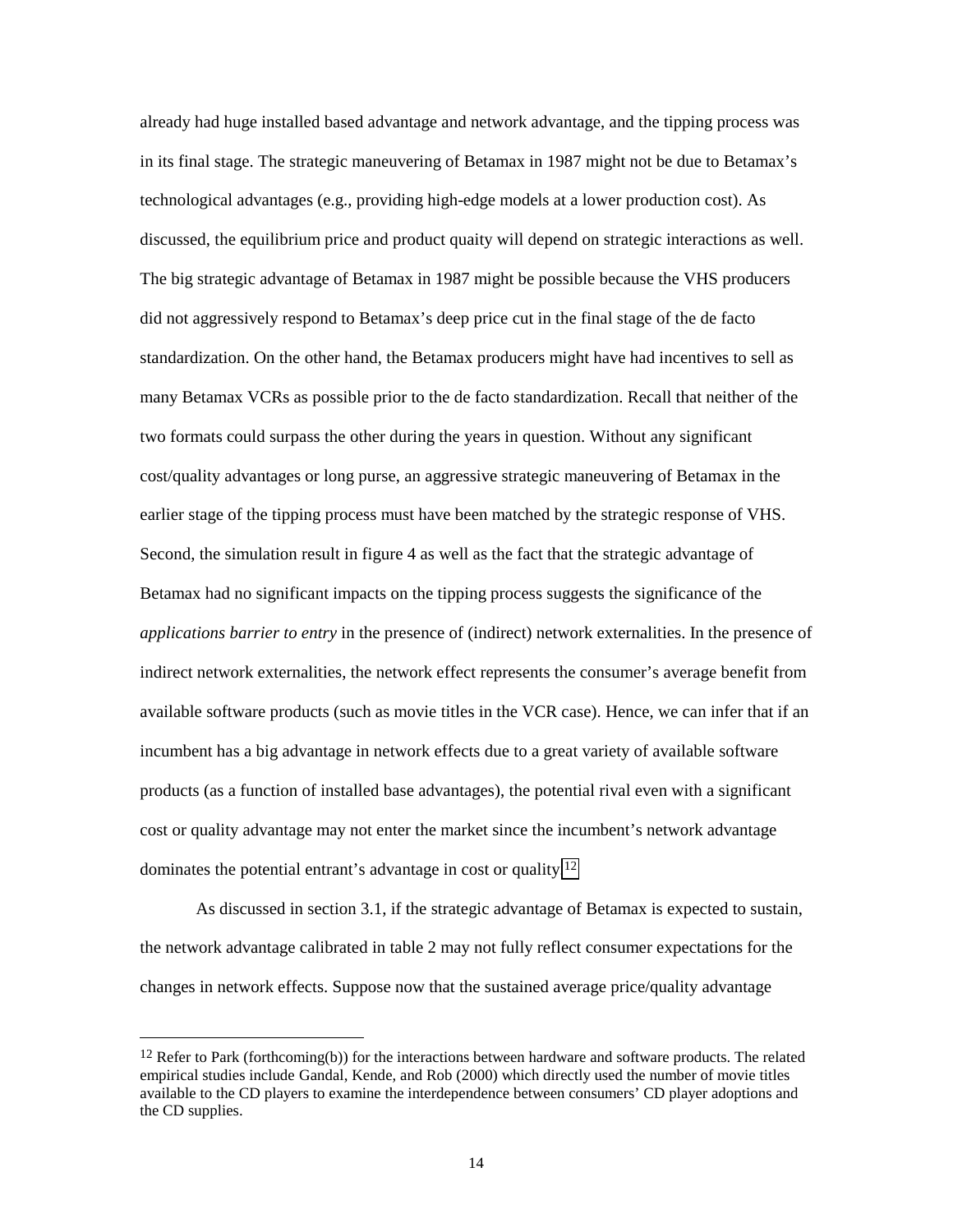affects the network advantages (or consumer expectations for the difference in network effects) directly as well. Figure 5 indicates that if the strategic advantage in price and quality contributes directly to the network advantage with the coefficient of 1.2, the tipping process would be reversed. The installed base advantage of VHS would rise in 1984 but begin to slide from 1985. From 1986, the Betamax sales would surpass those of VHS due to the advantage in price and quality along with reduced difference in installed bases. From 1987, Betamax would have the network advantage due to the higher relative sales and the sustained advantage in price and quality. From 1989, Betamax would begin to have the installed base advantage due to the cumulative sales difference since 1986. Finally, Betamax would become the de facto standard in 1992. Hence, an increased strategic advantage may have more impacts on the de facto standardization process if the sustained average price/quality advantage affects the network advantages directly as well.

## 4. Conclusion

The de facto standardization of the VHS format in the U.S. home VCR market is a wellknown example of de facto standardization in the presence of network externalities. The estimation results in Park (forthcoming(a)) suggest that the small difference in the (initial) installed bases prior to network externalities in action lead ultimately to the de facto standardization of VHS via the amplification-reinforcement process. Apparently, this interpretation is consistent with the idea of critical mass. However, in the paper, we showed that the sponsor of Betamax engaged in the strategic maneuvering in this tipping and de facto standardization process, which was short of reversing the process. Furthermore, the counterfactual simulations indicated that there is no irreversible critical mass and the sponsor of a technology could have reversed the tipping process if it had the critical advantage. The critical advantage is not an absolute amount of strategic advantages in price and product quality but

15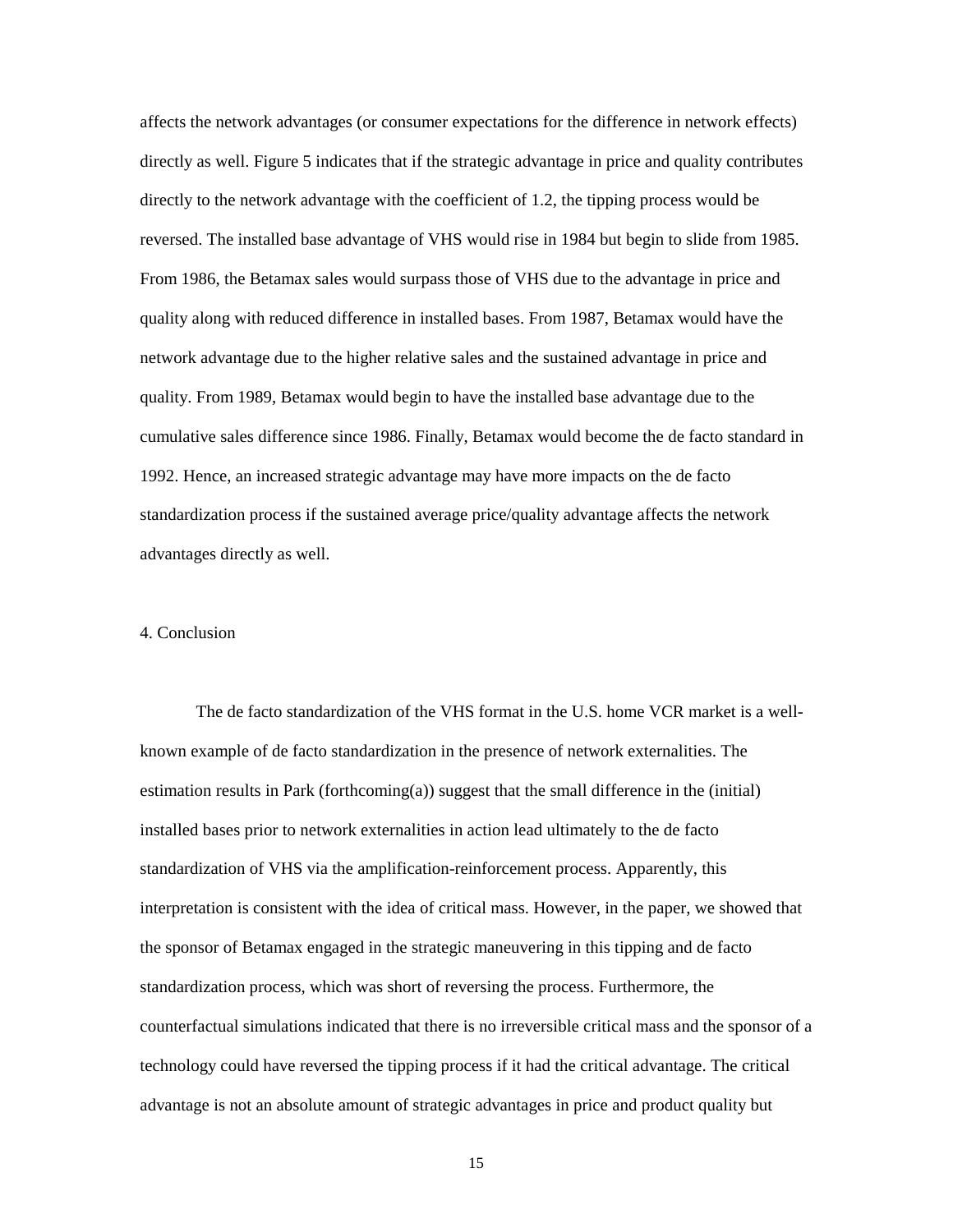determined by the difference in installed bases and other factors which affect consumer expectations for future adoption rates. Hence, any public policy or business strategy which can credibly affect consumer expectations for future adoption rates will play a role in the adoption of technologies in the presence of network externalities.

## Appendix

Let *v* denote VHS and *b* denote Betamax. From the market share function of formats in equation (1), the logarithm of the relative sales (log relative sales, hereafter) of the two formats can be decomposed into the sum of two differences as follows.

$$
\ln(q_v / q_b) = [N_v - N_b] + (1 - \sigma)[\ln(\sum_{j \in J_v} e^{\delta_j/(1 - \sigma)}) - \ln(\sum_{j \in J_b} e^{\delta_j/(1 - \sigma)})].
$$
 (A.1)

Let  $\overline{p}_j$  be the quality-adjusted price of product *j* in the VHS format defined as:  $\overline{p}_j$  =  $p_j - (\delta_j - \delta_v)/\varphi \lambda$ . The quality-adjusted price of product *j* in the Betamax format can be defined similarly. Then the second term of the right-hand side in equation (A.1), if it is positive, represents the price/quality advantage (*PQA*) of VHS, which can be further decomposed as follows.

$$
PQAV = [\delta_v - \delta_b] + (1 - \sigma)[\sum_{j \in J_v} \exp(\frac{-\varphi \lambda \overline{p}_j}{1 - \sigma}) - \sum_{j \in J_B} \exp(\frac{-\varphi \lambda \overline{p}_j}{1 - \sigma})].
$$
 (A.2)

We now define the quality-adjusted average price of the VHS format, say  $\overline{p}_v$ , as:

 $\overline{p}_v = -[(1 - \sigma)/\varphi \lambda] \ln[\sum_{j \in J_v} \exp(\frac{-\varphi \lambda}{1 - \sigma} \overline{p}_j) / \#(J_v)]$ . The quality-adjusted average price of the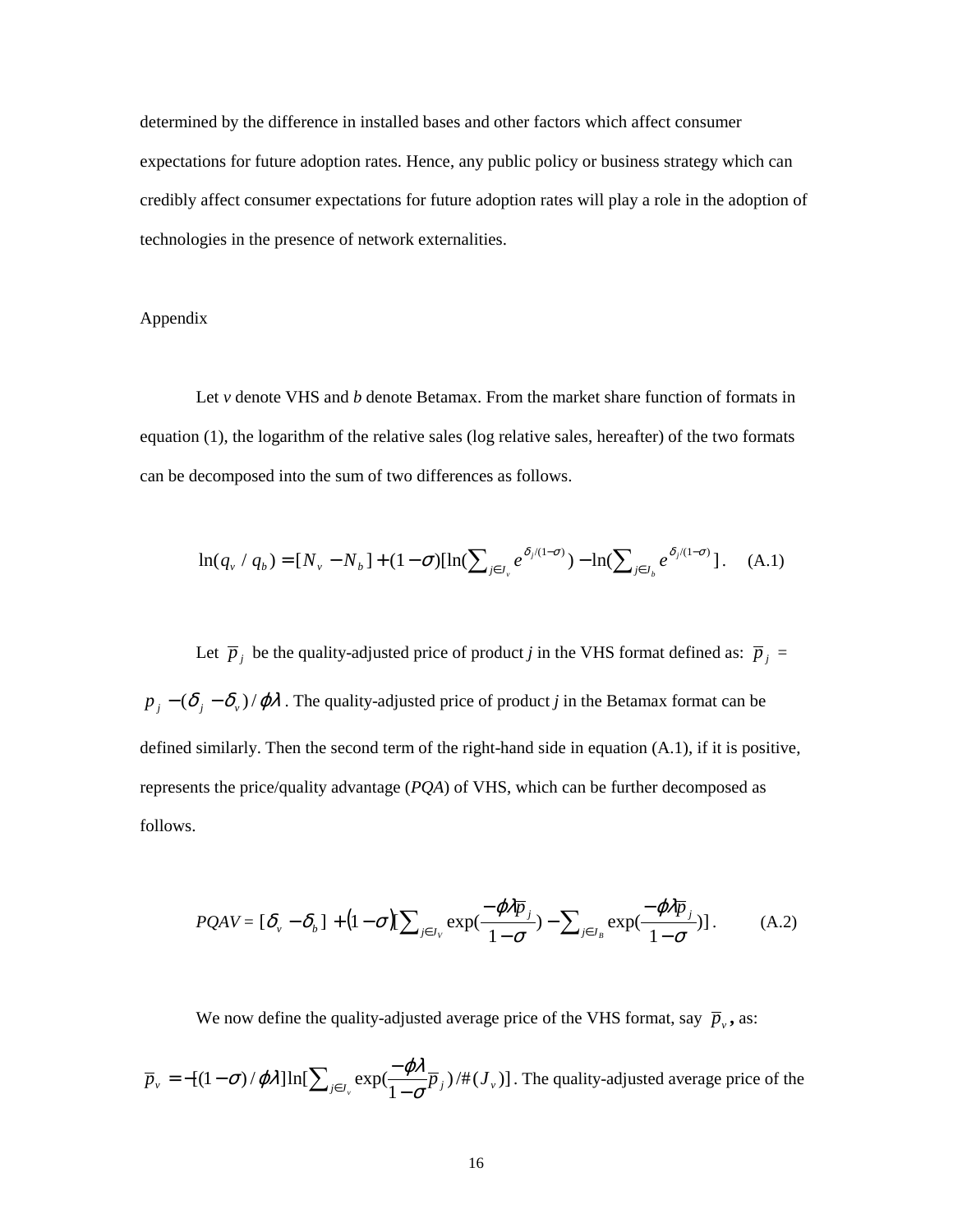Betamax format, say  $\bar{p}_b$ , can be defined similarly. Then the second term of the right-hand side of equation (A.2) can be further decomposed as follows:

$$
(1 - \sigma)[\sum_{j \in J_V} \exp(\frac{-\varphi \lambda \overline{p}_j}{1 - \sigma}) - \sum_{j \in J_B} \exp(\frac{-\varphi \lambda \overline{p}_j}{1 - \sigma})] =
$$
  
-\varphi \lambda [\overline{p}\_v - \overline{p}\_b] + (1 - \sigma)[\ln[\#(J\_v)/\#(J\_b)]. (A.3)

Combining (A.1) to (A.3) together, we can obtain equation (2) of section 2.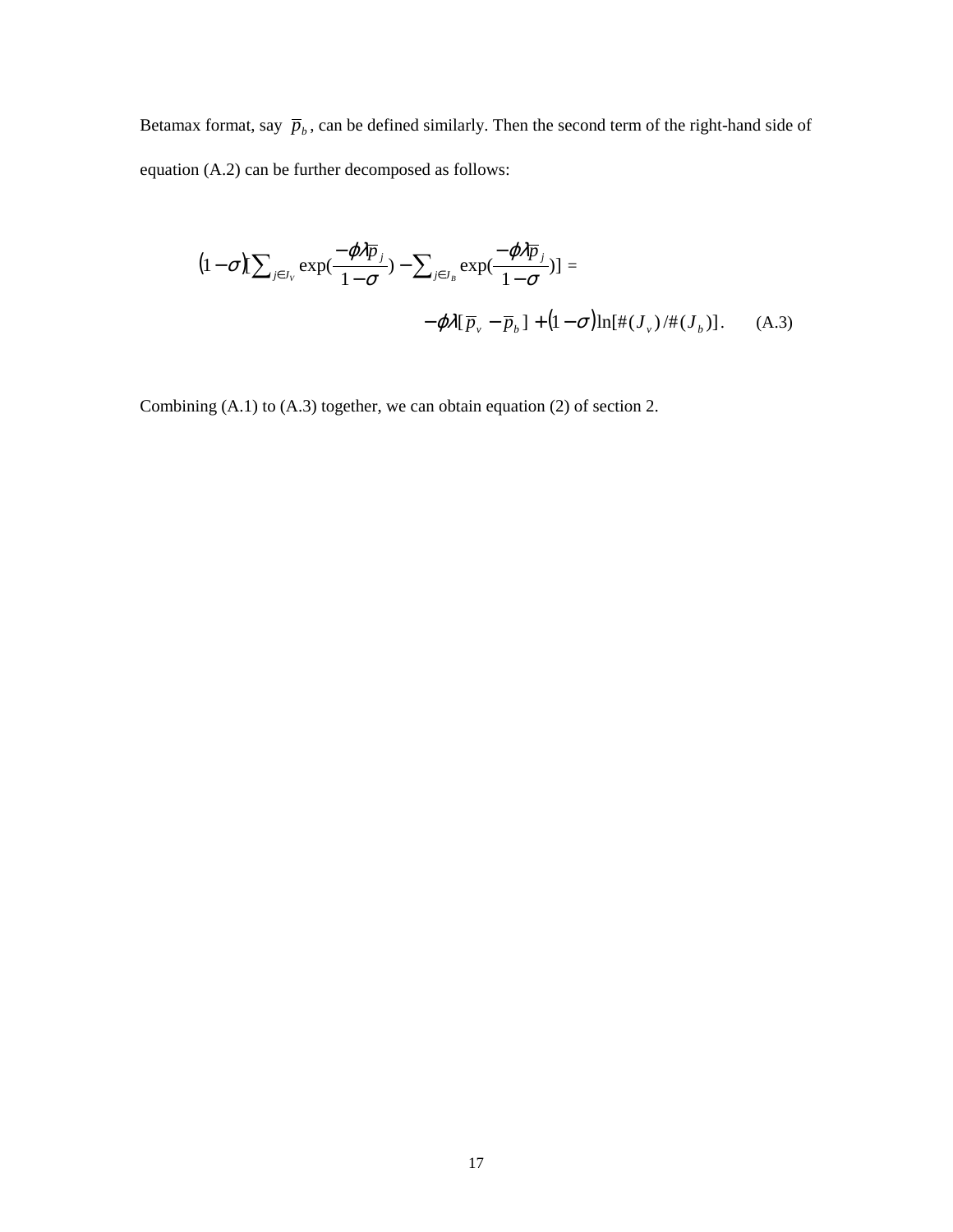#### References

- Allen, D., "New Telecommunications Services: Network Externalities and Critical Mass," *Telecommunications Policy* 12 (1988), 257-271.
- Arthur, B., "Competing Technologies, Increasing Returns, and Lock-in by Historical Events," *Economic Journal* 99 (1989), 116-131.
- Benkard, C. L. "Dynamic Equilibrium in the Commercial Aircraft Market," mimeo., Stanford University, 2000.
- Berry, S., "Estimating Discrete Choice Models of Product Differentiation," *RAND Journal of Economics* 25 (1994), 242-262.
- Cardell, N. S., "Variance Components Structures for the Extreme Value and Logistic Distributions with Applications to Models of Heterogeneity," *Econometric Theory* 13 (1997), 185-213.
- Choi, J., "Irreversible Choice of Uncertain Technologies with Network Externalities," *Rand Journal of Economics*, 25 (1994), 382 - 401.

*Consumer Reports*, monthly, 1977-1989.

- David, P. A., "Clio and the Economics of QWERTY," *American Economic Review Proceedings* 75 (1985), 332-337.
- Economides, N. and C. Himmelberg, "Critical Mass and Network Evolution in Telecommunications," in G. Brock (Ed.), *Toward a Competitive Telecommunication Industry: Selected Papers from the 1994 Telecommunications Policy Research Conference*, (Mahwah, NJ: Lawrence Erlbaum Associates, 1995).
- Farrell, J. and G. Saloner, "Installed Base and Compatibility: Innovation, Product Preannouncement, and Predation," *American Economic Review* 76 (1986), 940-955.
- Gandal, N., M. Kende, and R. Rob, "The Dynamics of Technological Adoption in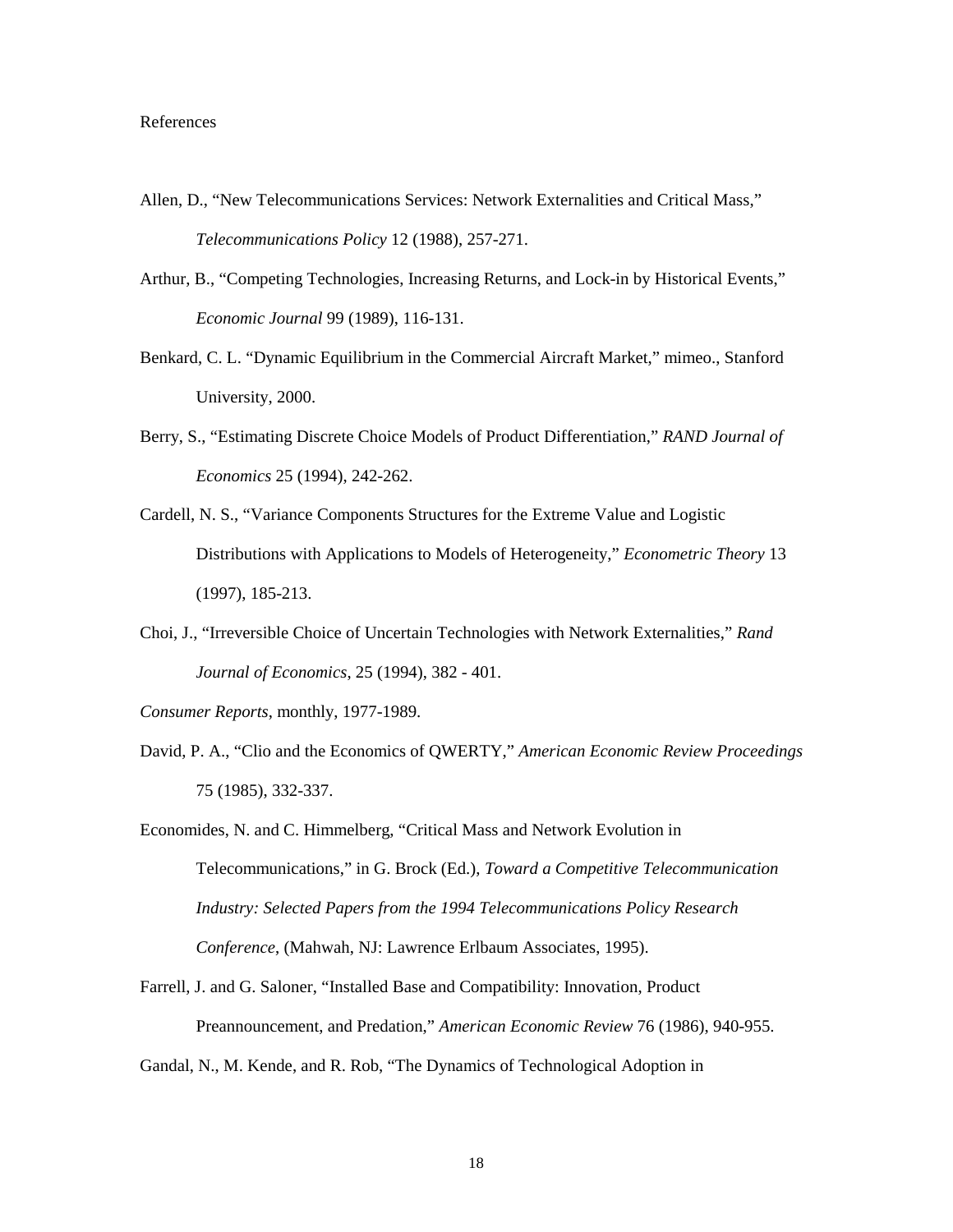Hardware/Software Systems: The Case of Compact Disc Players," *RAND Journal of Economics* 31 (2000), 43-61.

- Katz, M. L. and C. Shapiro, "Technology Adoption in the Presence of Network Externalities," *Journal of Political Economy* 94 (1986), 822-841.
- , "Product Introduction with Network Externalities," *Journal of Industrial Economics* 40 (1992), 55-84.
- , "Systems Competition and Network Effects," *Journal of Economic Perspectives* 8 (1994), 93-115.
- Kristiansen, E. G., "R&D in the Presence of Network Externalities: Timing and Compatibility," *Rand Journal of Economics* 29 (1998), 531-547.
- Liebowitz, S. J., and S. E. Margolis, "The Fable of the Keys," *Journal of Law and Economics* 33 (1990), 1-25.
- Lim, B., M. Choi, and M. Park, "The Late Take-off Phenomenon in the Diffusion of Telecommunication Services: Network Effect and the Critical Mass," *Information Economics and Policy* 15 (2003), 537-557.
- Mahler, A. and E. Rogers, "The Diffusion of Interactive Communication Innovations and the Critical Mass: The Adoption of Telecommunications Services by German Banks," *Telecommunications Policy* 23 (1999), 719-740.
- Markus, M. L., "Toward a 'Critical Mass' Theory of Interactive Media: Universal Access, Interdependence and Diffusion," *Communications Research* 14 (1987), 491-511.
- McFadden, D., "Conditional Logit Analysis of Quantitative Choice Behavior," in P. Zarembka (Ed.), *Frontiers in Econometrics*, (New York: Academic, 1973).
- Pakes, A. and P. McGuire, "Computation of Markov Perfect Nash Equilibria I: Numerical Implications of a Dynamic Product Model," *Rand Journal of Economics* 25 (1994), 555- 589.
	- , "Stochastic Algorithm, Symmetric Markov Perfect Equilibrium, and the 'Curse' of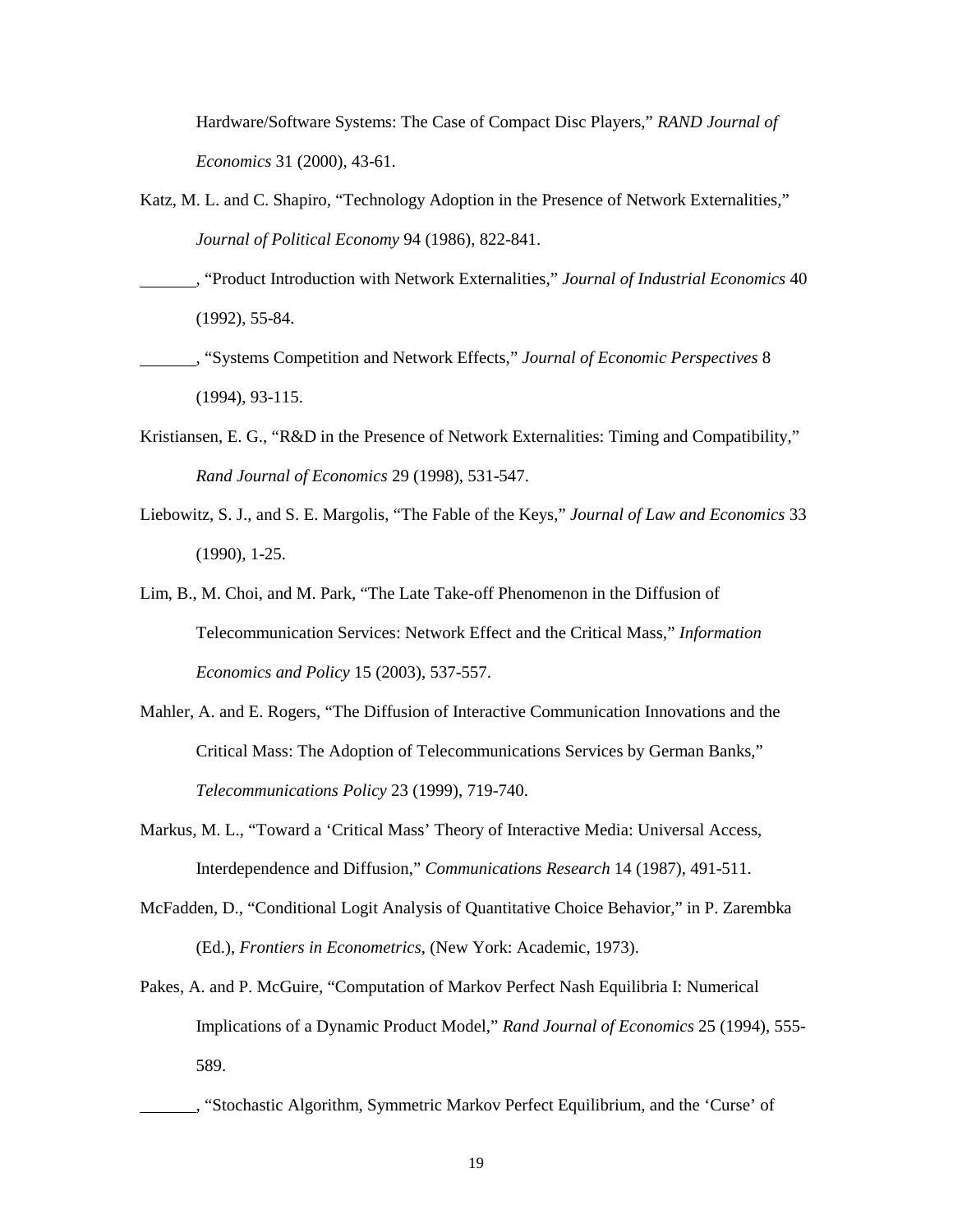Dimensionality," *Econometrica* 69 (2001), 1261 - 1282.

- Park, S., "Quantitative Analysis of Network Externalities in Competing Technologies: the VCR Case," *Review of Economics and Statistics* (forthcoming(a)).
- , "Integration between Hardware and Software Producers in the Presence of Indirect Network Externality," *EURAS Yearbook of Standardization* (forthcoming(b)).
- , "Some Retrospective Thoughts of an Economist on the 3rd IEEE Conference on Standardization and Innovation in Information Technology," *International Journal of IT Standards & Standardization Research* (forthcoming(c)).
- , "Semiparametric Instrumental Variables Estimation," *Journal of Econometrics* 112 (2003), 381-399.
- Saloner, G. and A. Shepard, "Adoption of Technologies with Network Effects: An Empirical Examination of the Adoption of Automated Teller Machines," *RAND Journal of Economics* 26 (1995), 479-501.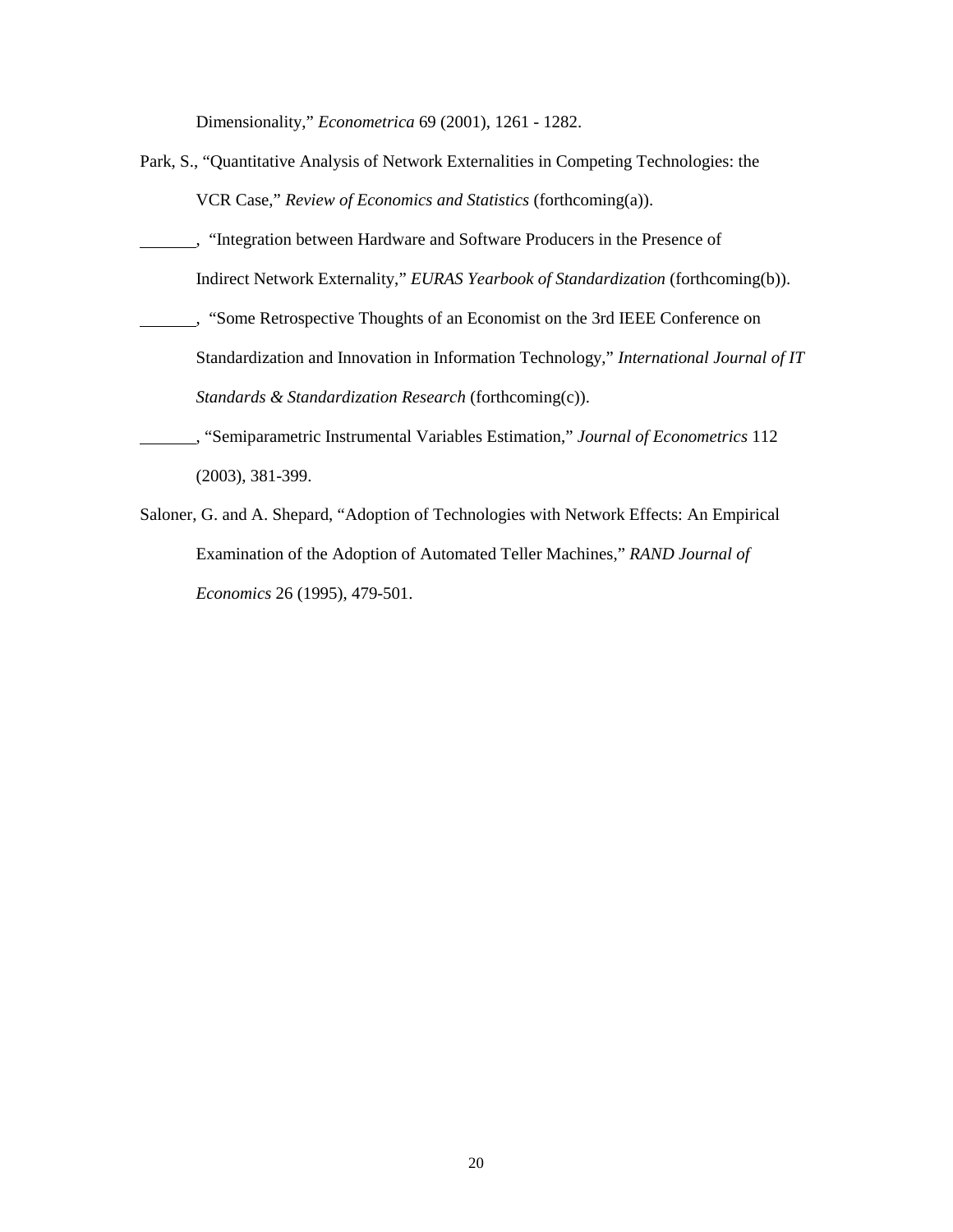**Figure 1 Decomposition of Price/Quality Advantage of VHS**

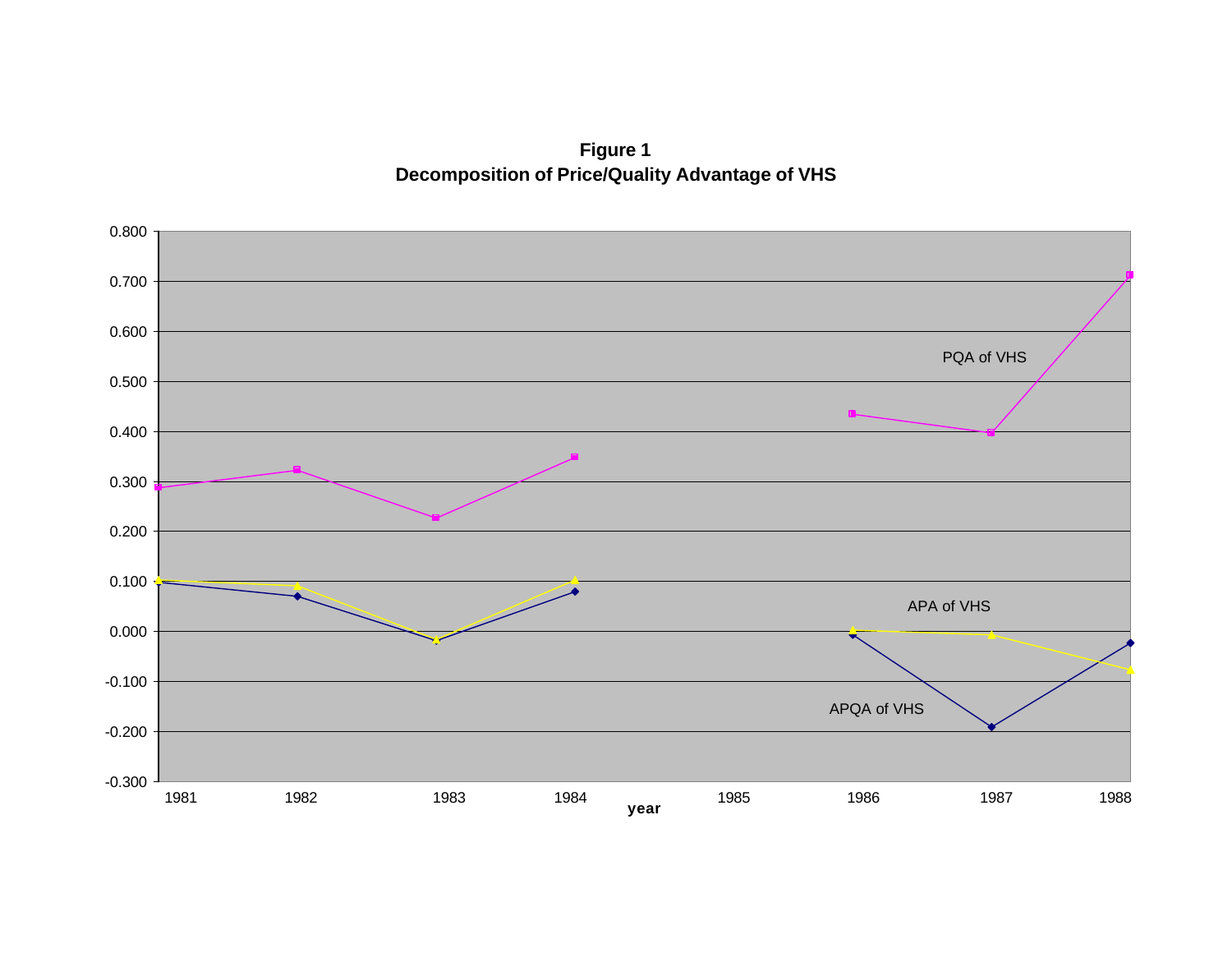

**Figure 2 Sales of VHS and Betamax**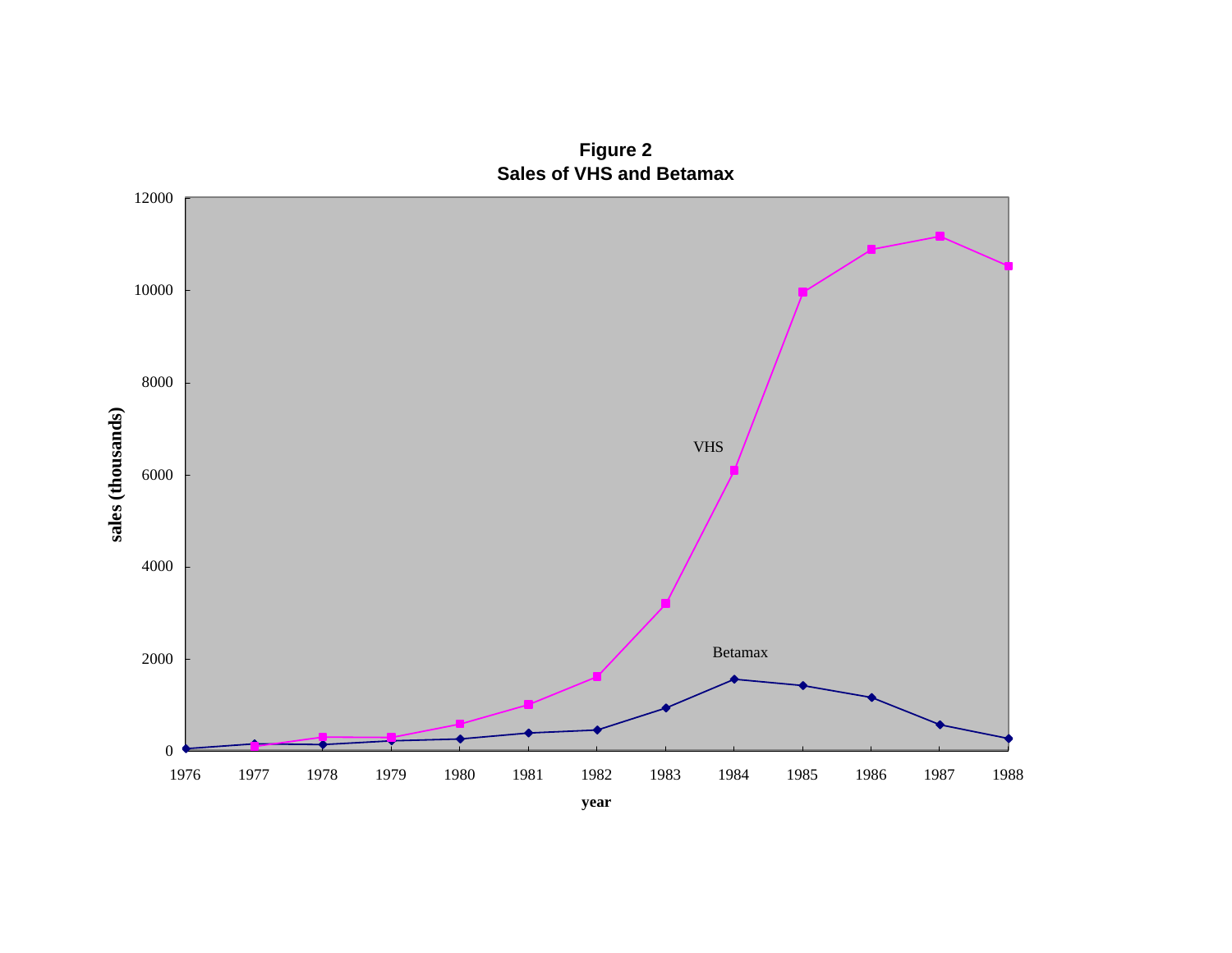**Figure 3 Sustained 1983's APQA of Betamax from 1983**

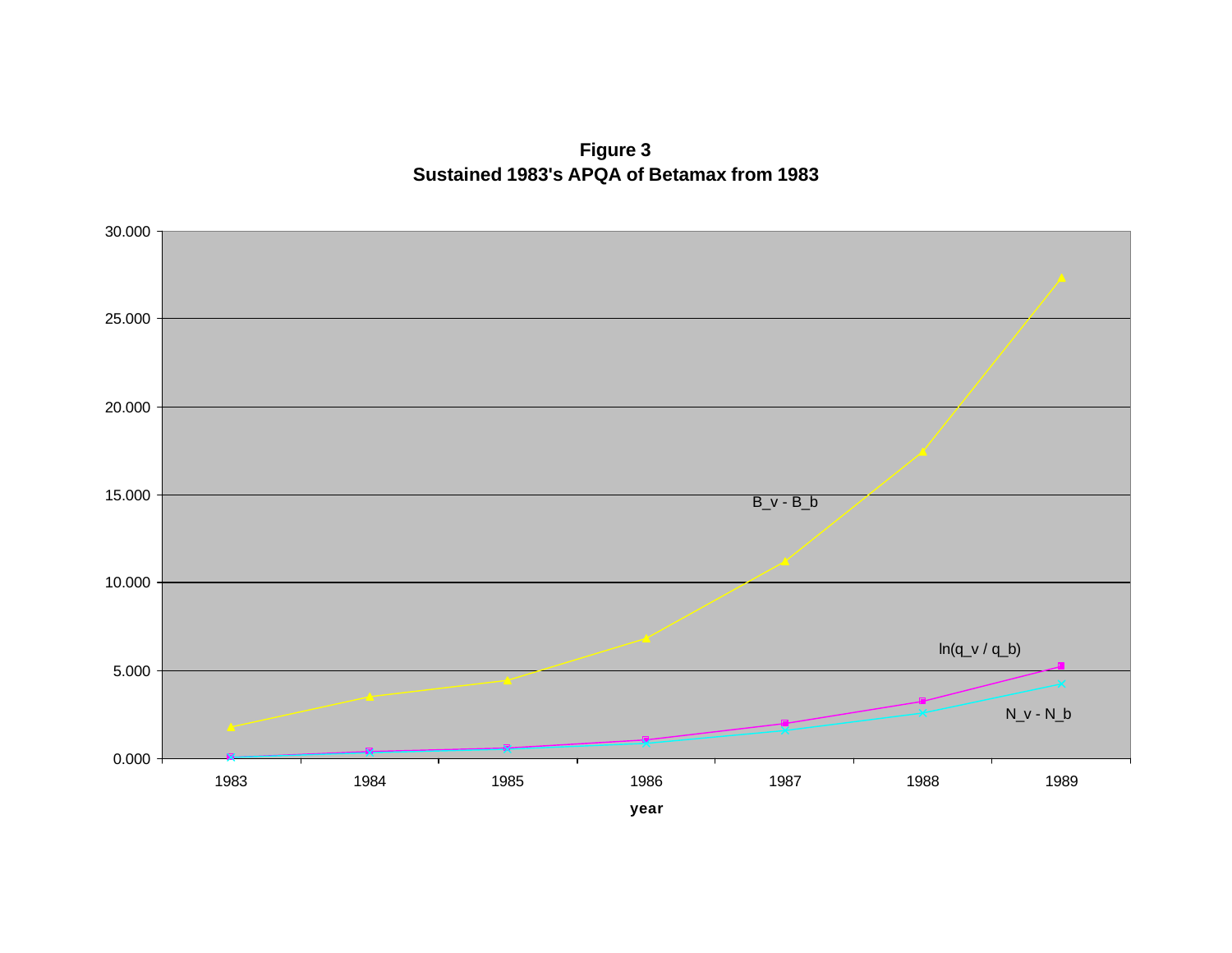**Figure 4 1987's APQA of Betamax in 1983**